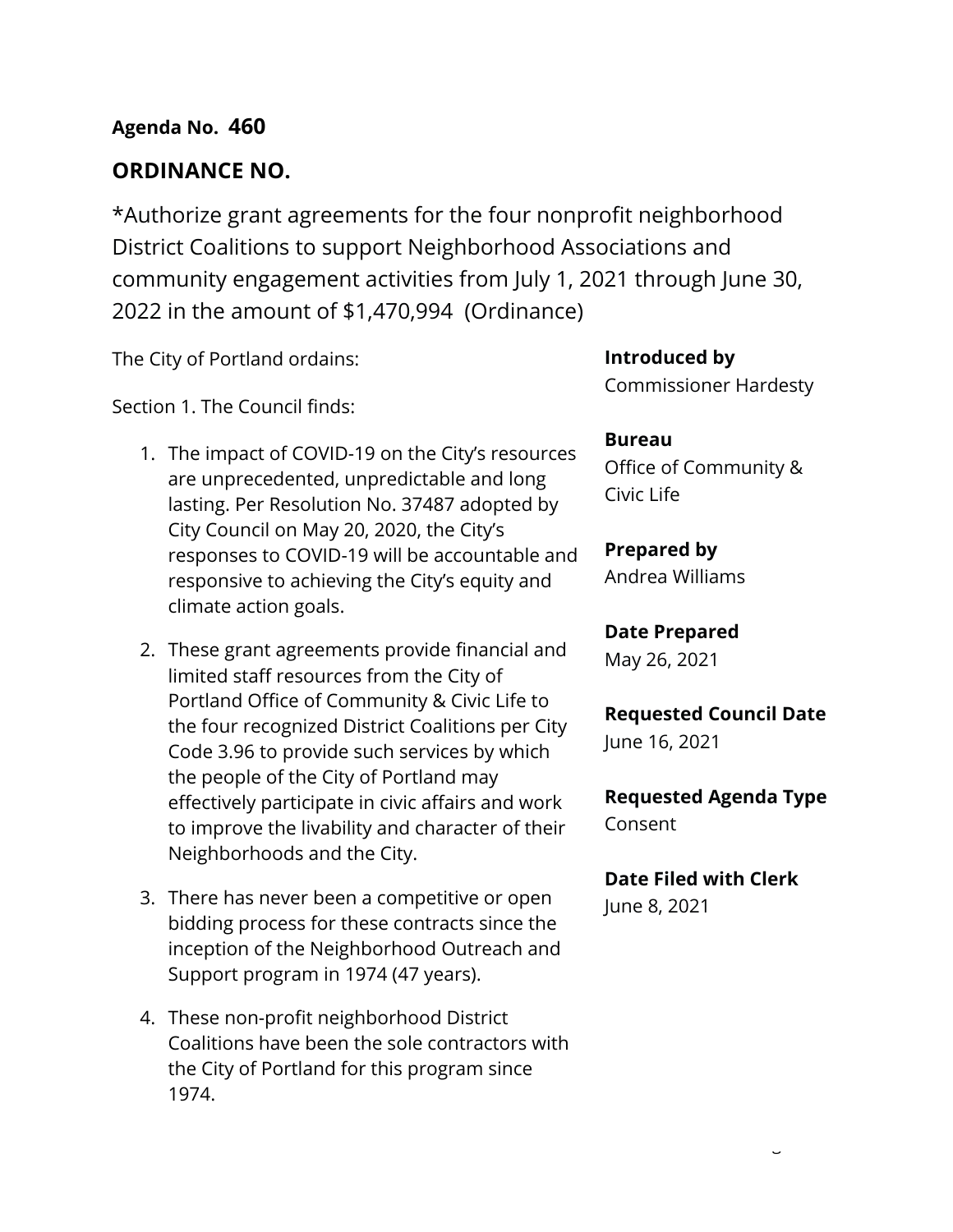- 5. In 2019, the Office of Community & Civic Life presented a report on the inequitable funding distribution between District Coalition offices as directed by Council. This topic had been examined for decades with no changes. Actions taken in FY 2018-19 reduced but did not eliminate the funding disparity. Coalition funding per resident (using 2015/16 population figures) for the then-five nonprofit and two city-staffed District Coalition offices ranges from nearly \$6 per person to \$3.12 per person, in declining order: Central Northeast Neighbors, Neighbors West Northwest, Northeast Coalition of Neighbors, North Portland Neighborhood Services, Southwest Neighborhoods Inc, Southeast Uplift and East Portland Community Office.
- 6. A total of \$1,470,994 in General Fund dollars is allocated in the Office of Community & Civic Life's FY 2021-22 approved budget for distribution of these grants as part of the Neighborhood Outreach and Support Program. This reflects a one-time increase for small grant programs run by the four non-profit District Coalition Offices.

NOW, THEREFORE, the Council directs:

a. The Director of the Office of Community & Civic Life is authorized to execute grant agreements on behalf of the City to the four non-profit neighborhood District Coalitions in the amounts listed in the table below. The Director is authorized to execute the four grant agreements in a form similar to the grant agreement template attached as Exhibit A.

| <b>Grantee</b>             | FY 21-22 Funding<br><b>Total (including small grant</b><br>funding) | <b>FY 20-21 Base</b><br><b>Funding Total</b><br>(No small grants<br>in FY 20-21) |  |
|----------------------------|---------------------------------------------------------------------|----------------------------------------------------------------------------------|--|
| <b>Central Northeast</b>   | \$296,150                                                           | \$274,695                                                                        |  |
| <b>Neighbors</b>           | (\$20,395)                                                          |                                                                                  |  |
| Northeast Coalition of     | \$322,763                                                           | \$292,251                                                                        |  |
| Neighborhoods, Inc.        | (\$30,512)                                                          |                                                                                  |  |
| Neighborhoods              | \$314,754                                                           |                                                                                  |  |
| West/Northwest             | (\$30,620)                                                          | \$284,134                                                                        |  |
| Southeast Uplift           | \$537,327                                                           |                                                                                  |  |
| Neighborhood Program, Inc. | ( \$61, 971)                                                        | \$475,356                                                                        |  |
| <b>TOTAL</b>               | \$1,470,994                                                         | \$1,326,436                                                                      |  |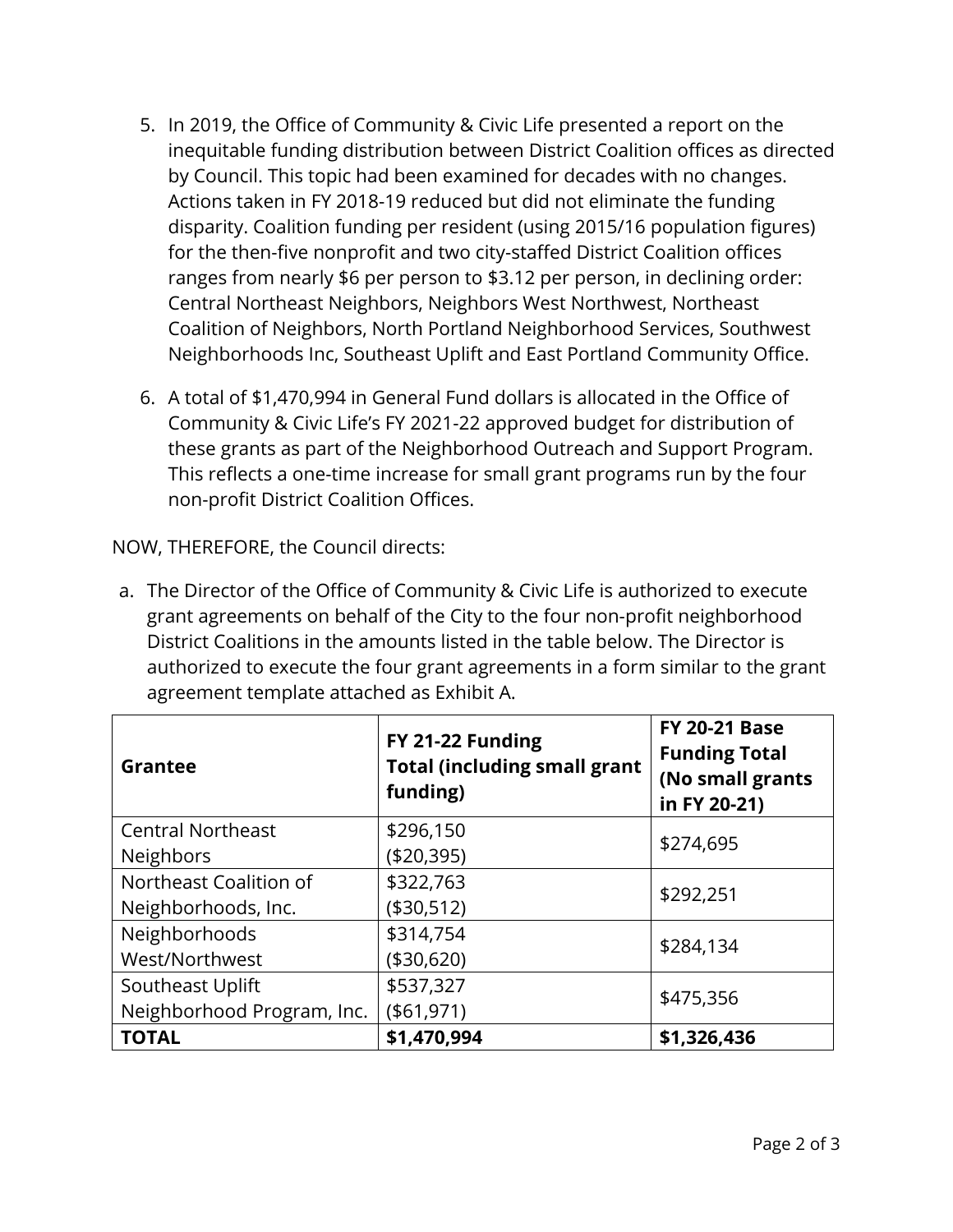- b. The grant agreements also shall comply with City Policy ADM-4.03 Standards for Neighborhood Associations, District Coalitions, Business District Associations and the Office of Neighborhood Involvement.
- c. The Mayor and City Auditor are hereby authorized to pay the grant funds from the General Fund.
- d. The competitive solicitation requirements in City Policy FIN-2.04 are waived as applied to the grant agreements authorized by this ordinance.

Section 2. The Council declares that an emergency exists due to community service and funding disruptions caused by the COVID pandemic; therefore, this ordinance shall be in full force and effect from and after its passage by Council.

Passed by Council:

# **MARY HULL CABALLERO**

Auditor of the City of Portland

Action Taken:

By

Deputy

Commissioners voted as follows (Yea or Nay)

Rubio -

Ryan -

Hardesty -

Mapps -

Wheeler -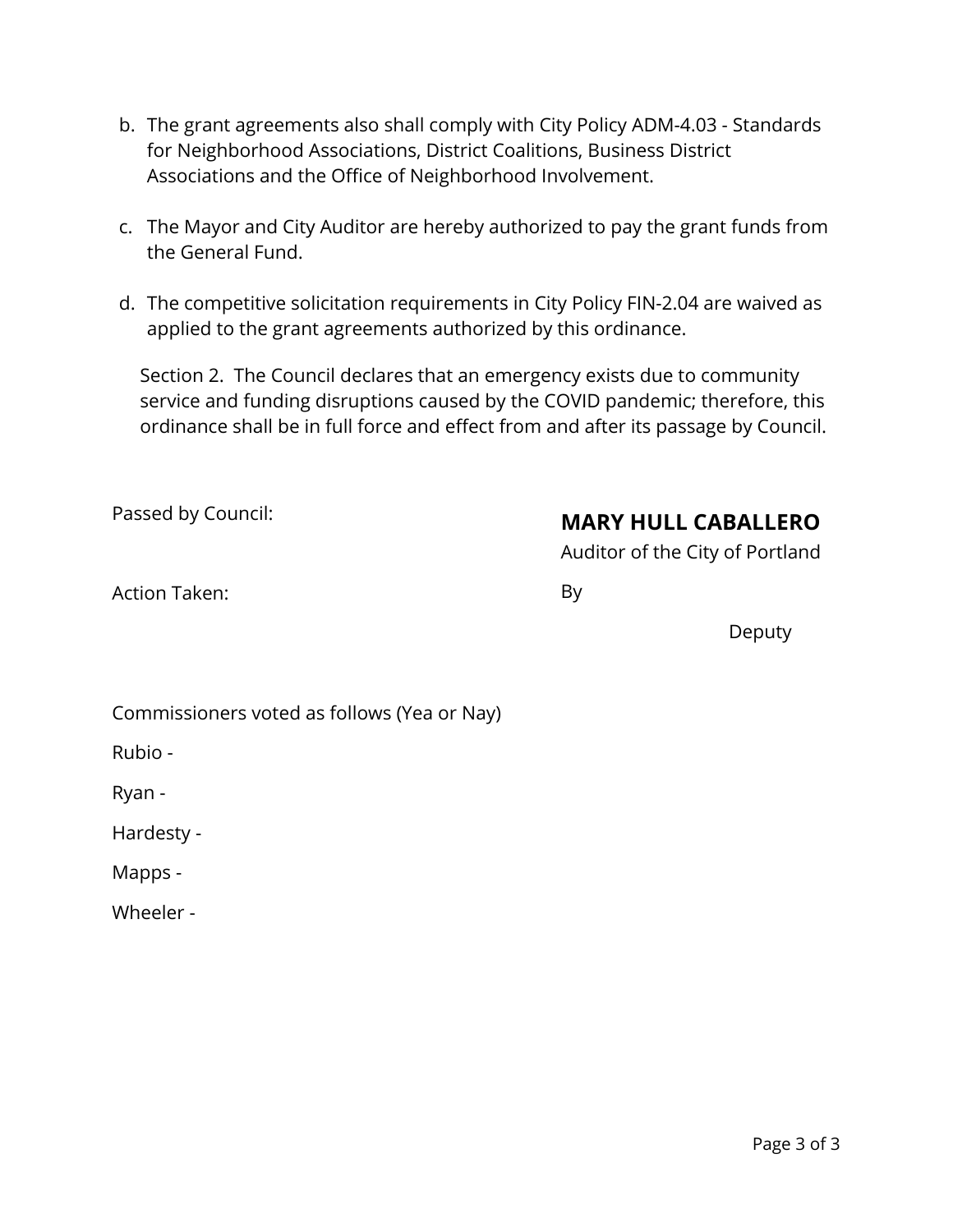

# **CITY OF PORTLAND GRANT AGREEMENT No. [XXXX] FOR**

### **[TITLE OF GRANT AGREEMENT]**

As authorized by [Ordinance No. XXXXXX or Portland City Code 5.33.060], this Grant Agreement (Agreement) is made effective on [month/day/year] (Effective Date) by and between the City of Portland (City), a municipal corporation of the State of Oregon, and [Grantee's organization's legal name; check Secretary of State's business registry for proper legal name and business type] **(**Grantee), a [enter proper legal business type] of the State of Oregon [or name different name of State if applicable], by and through their duly authorized representatives. This Agreement may refer to the City and Grantee individually as a Party or jointly as the Parties.

The initial term of this Agreement shall be from the Effective Date through the Expiration Date of [month/day/year], [if the ordinance authorized renewals, then add the following: with the City's option to renew for an additional [XXX] year(s), for a total not to exceed [XX] years]. The total not-to-exceed amount under this Agreement for the initial term shall be [\$XX] to [very briefly describe the work that will be performed].

### **RECITALS:**

- 1. The City adopted budget for Fiscal Year 2020-2021 communicates the Civic Life mission and goals. The Civic Life mission is to promote a culture of civic engagement by connecting and supporting all Portlanders working together and with government to build inclusive, safe, and livable neighborhoods and communities. Civic Life grant programs foster its long-term goals:
	- a. Inclusive Structures. Modeling the inclusive practices and processes we seek to promote, we will partner with diverse, self-identifying communities to:
		- Champion institutional practices for inclusion and transformational change within government structures;
		- Increase community building and civic engagement infrastructure for communities working toward equitable outcomes for all.
	- b. Adaptive Governance. The City's practices, policies and structure will better reflect communities when we can acknowledge that we do not all share – and yet we can collectively benefit from – each other's views. More adaptive governance is a crucial contributor to a City in which its members share its benefits and burdens more equitably. To realize more adaptive decision-making in community and government, we will:
		- Support inclusive cross-cultural, cross-issue organizing in communities to reflect the ability of resilient communities to address complex, inter-connected issues;
		- Lead internal capacity development within City government, particularly as it pertains to engaging communities toward equitable outcomes;
		- Create and hold shared space where community and government join together to identify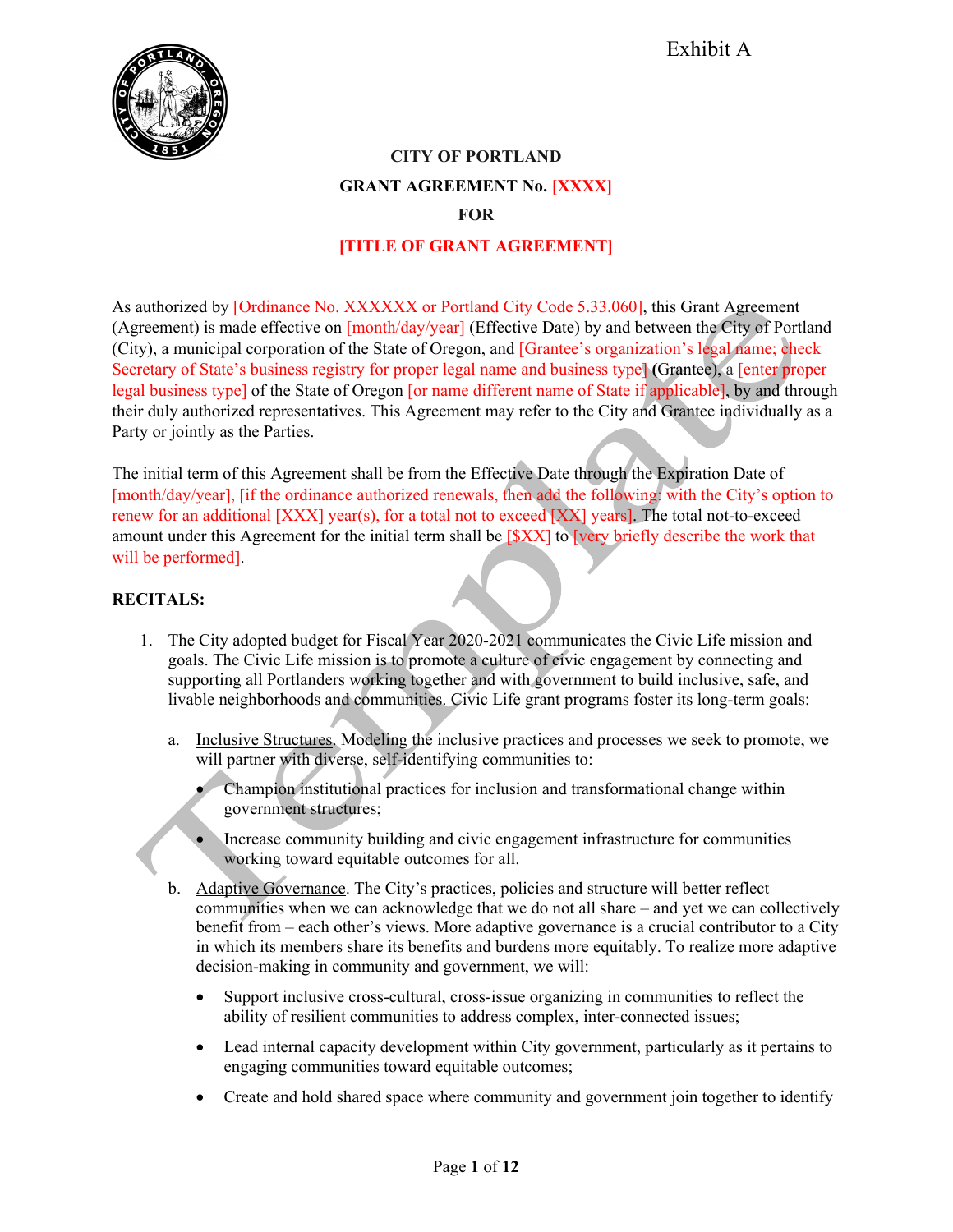opportunities and solve shared challenges;

- Support communities in pursuing forms of governance that reflect their lived experience, values, and aspirations.
- c. Fulfilled and Empowered Portlanders. A progressive change in the culture of civic engagement is foundational to long-term systemic community building and government change. We will:
	- Prioritize resources that support communities in building resilience both with and without their government;
	- Ensure equitable sharing of resources;
	- Promote inclusive education, art, and play;
	- Create an environment for respectful dialogue and problem solving that acknowledges our differences as we work toward shared goals.
- 2. The [name of Civic Life grant program] is an Office of Community & Civic Life (Civic Life) program that [describe the purpose of the specific grant program].
- 3. [Provide detailed information about how this grant opportunity was communicated or explain why Grantee was selected without a competitive process]. [Grantee submitted a grant application for the Calendar Year 20XX or Fiscal Year 20XX-20XX for the [name of Civic Life grant program] and was selected as one of the [total number of selected organizations] recommended to be awarded a grant to [conduct the name of the program or project recommended for funding].
- 4. [Briefly describe the program or project to be funded, its focus and how it aligns with or supports the mission of the grant program].
- 5. Grantee was founded in [identify year founded], is a [briefly describe the organization, its mission and goals, communities of focus, type of work, etc.].
- 6. Grantee's scope of work is consistent with the City of Portland Core Values of Anti-Racism, Equity, Transparency, Communication, Collaboration, and Fiscal Responsibility as adopted by City Counil on June 17, 2020.
- 7. In accordance with the Fiscal Year [20XX-XX] Budget, the City now desires to make a grant award to Grantee in an amount not to exceed [\$XX].

**THEREFORE,** in consideration of the mutual promises and covenants in this Agreement, the parties agree as follows:

## **ARTICLE 1 SCOPE OF WORK, EXPECTED OUTCOMES AND PAYMENT SCHEDULE**

Grantee agrees to implement the work as described in Attachment A Scope of Work, Expected Outcomes and Payment Schedule, within the budget described in Attachment B Budget. Attachment A and Attachment B are incorporated by reference.

### **ARTICLE 2 AGREEMENT PERIOD**

The Agreement shall begin on the Effective Date and end upon the expiration date of [month/day/year]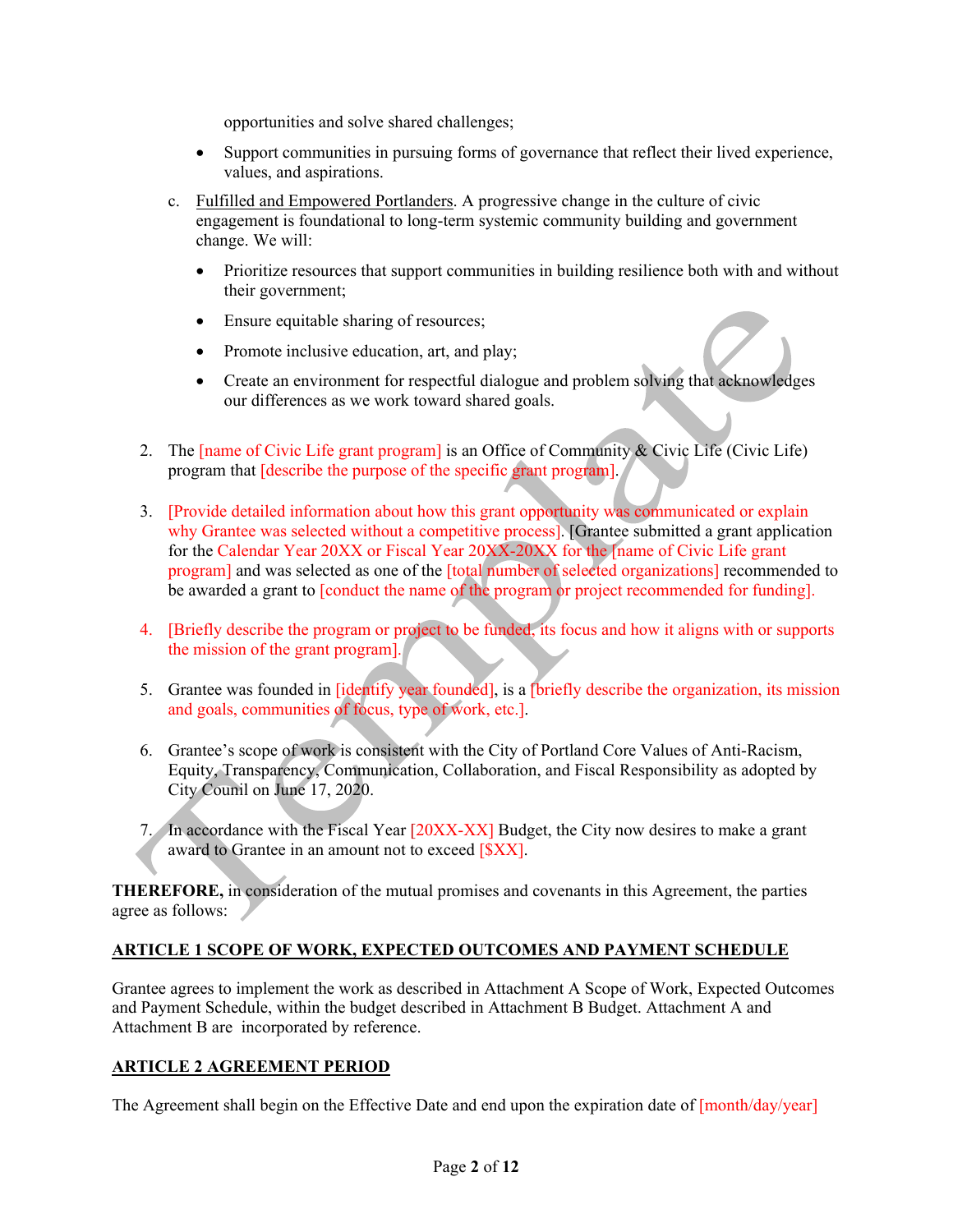unless terminated or extended under the applicable Agreement provisions. Expenses incurred starting on Effective Date are eligible expenses for the grant funds reimbursement.

#### **ARTICLE 3 SPECIFIC CONDITIONS OF THE GRANT**

3.1 Publicity. Civic Life requires public acknowledgement for the projects and programs it supports, as outlined in the terms and conditions of your award. Unless otherwise advised in writing, an acknowledgment of Civic Life support must appear on all materials publicizing or resulting from award activities in the form of a Policy Statement. Civic Life Logo and credit line should also be used in acknowledging its support whenever possible.

An acknowledgement must be included in any materials resulting from or related to grant award, such as articles, reports, advertisements, databases, web resources, events, fliers, other written documents, or publicity. The prominence of the acknowledgement should be in direct relationship to the level of funding provided for the project relative to other sources of funding. Where possible, Civic Life support will be mentioned in newspaper articles, radio interviews, and other media activities to extent related to Grantee's work.

- 3.1.1 Logo: Current logo, with correct spacing, color or black and white shall be requested directly from Civic Life communications staff or assigned program staff.
- 3.1.2 Policy Statement: The acknowledgement of Civic Life support must also include the following statement:

"Any views, findings, conclusions, or recommendations expressed in this [describe the publication: article, book, exhibition, film, program, database, report, web resource, etc.] do not necessarily represent those of the City of Portland."

The policy statement requirement will be waived in instances when it is not feasible or appropriate to include it, such as on building plaques.

3.1.3 Credit Lines: A portion of the funding for the program/project comes from Civic Life:

"The [title of this project/program/web resource/database etc.] has been made possible in part by a grant from the City of Portland, Office of Community & Civic Life."

All funding for the program/project comes from Civic Life:

"The [title of this project/program] has been made possible through funding entirely by the City of Portland, Office of Community & Civic Life."

3.2 City Grant Manager. City hereby appoints the following Civic Life staff to act as its City Grant Manager with regard to this Agreement. City may, from time to time, designate another person to act as the City Grant Manager and will inform Grantee in writing of any change in the Grant Manager.

> [CIVIC LIFE STAFF NAME] City of Portland, Office of Community & Civic Life Address: [STAFF ADDRESS] Phone: [STAFF PHONE] Email: [STAFF EMAIL]

3.3 Grantee Project Manager. Grantee hereby appoints the following staff to act as its Project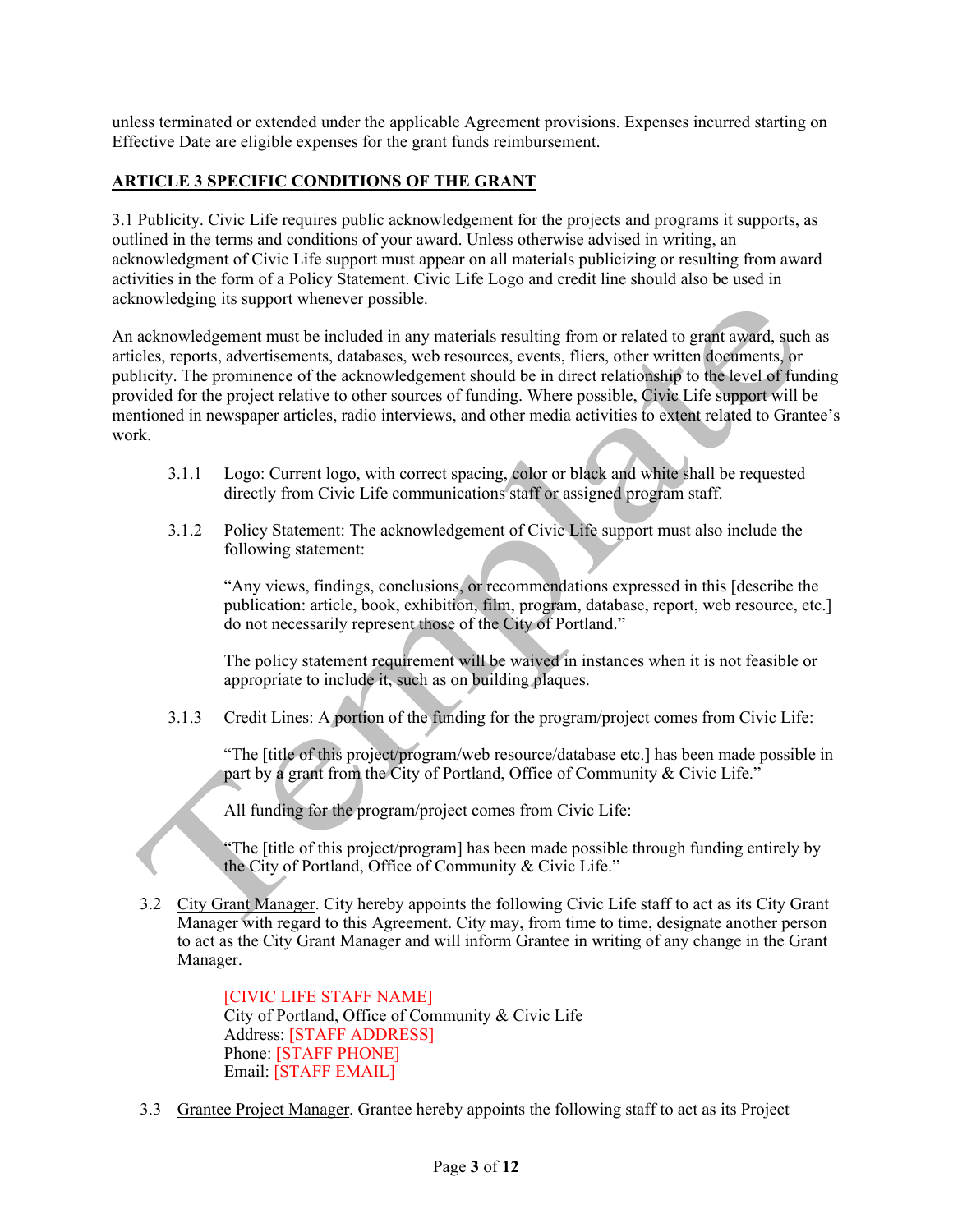Manager with regard to this Agreement. Grantee may, from time to time, designate another person to act as the Grantee Project Manager and will inform City in writing of any change in Project Manager.

[STAFF NAME] [ORGANIZATION NAME] Address: [STAFF ADDRESS] Phone: [STAFF PHONE] Email: [STAFF EMAIL]

- 3.4 Billings/Invoices/Payment. The City Grant Manager is authorized to accept, approve or recommend approval for work, billings, and invoices submitted pursuant to this Agreement and to carry out all other City actions referred to in this Agreement.
- 3.5 Report. Grantee will complete and submit to the City Grant Manager the following periodic progress reports:
	- 3.5.1 Partial Report: signed Partial Reporting Form, template included as Attachment C, [insert due dates and intervals (monthly, quarterly, etc.) for Partial Report(s)].
	- 3.5.2 Final Report: signed Final Reporting Form, template included as Attachment C, [insert due date for Final Report, usually no more than 30 days after the terminaton of the Agreement].

#### 4 **PAYMENTS**

- 4.1 City will fund the work described in Attachment A in an amount not to exceed [\$XX] for [fiscal year 20XX-20XX or calendar year 20XX]. [Complete one section of the following three sections, depending on whether there are no advances, a full award advance or a partial advance. Delete the other two sections that are not applicable.]
- 4.2 [If no advances are authorized.]This is a cost reimbursable grant, meaning Grantee will only be reimbursed for eligible expenses incurred. Grantee will submit [monthly or quarterly] invoices using Attachment D (Invoice/Request for Payment Template) and include itemized expenses report per Attachment B (Budget) to the City Grant Manager for approval. City will pay Grantee the amount of the invoice within 30 days of the approval date. Payments will be made after City review and approval of Grantee's invoice and any after reviewing any periodic progress reports. Grantee may submit periodic progress reports and requests for reimbursement of approved expenses in advance of the due dates.

[If a full award advance is authorized.]City may advance the Grantee the full grant award value upon execution of this Agreement and receipt of a request. Grantee will report using Attachment D (Invoice/Request for Payment Template) on full expenses and include itemized expenses report per Attachment B (Budget) to the City Grant Manager for approval. Grantee will submit a Final Report with the itemized expenses report and budget within 30 days of receipt of the full award advance [or by this due date]. Reported expenses will be charged against the advance. If Grantee received funds in advance which exceed actual expenditures under this Agreement, all such funds shall remain property of the City and shall be returned to the City with the full cost accounting.

[If a partial advance is authorized.].City may advance the Grantee a [name amount or quarter of/third of] the full grant award value upon execution of this Agreement and receipt of a request. Remaining eligible expenses will be reimbursed after expenses are incurred and documentation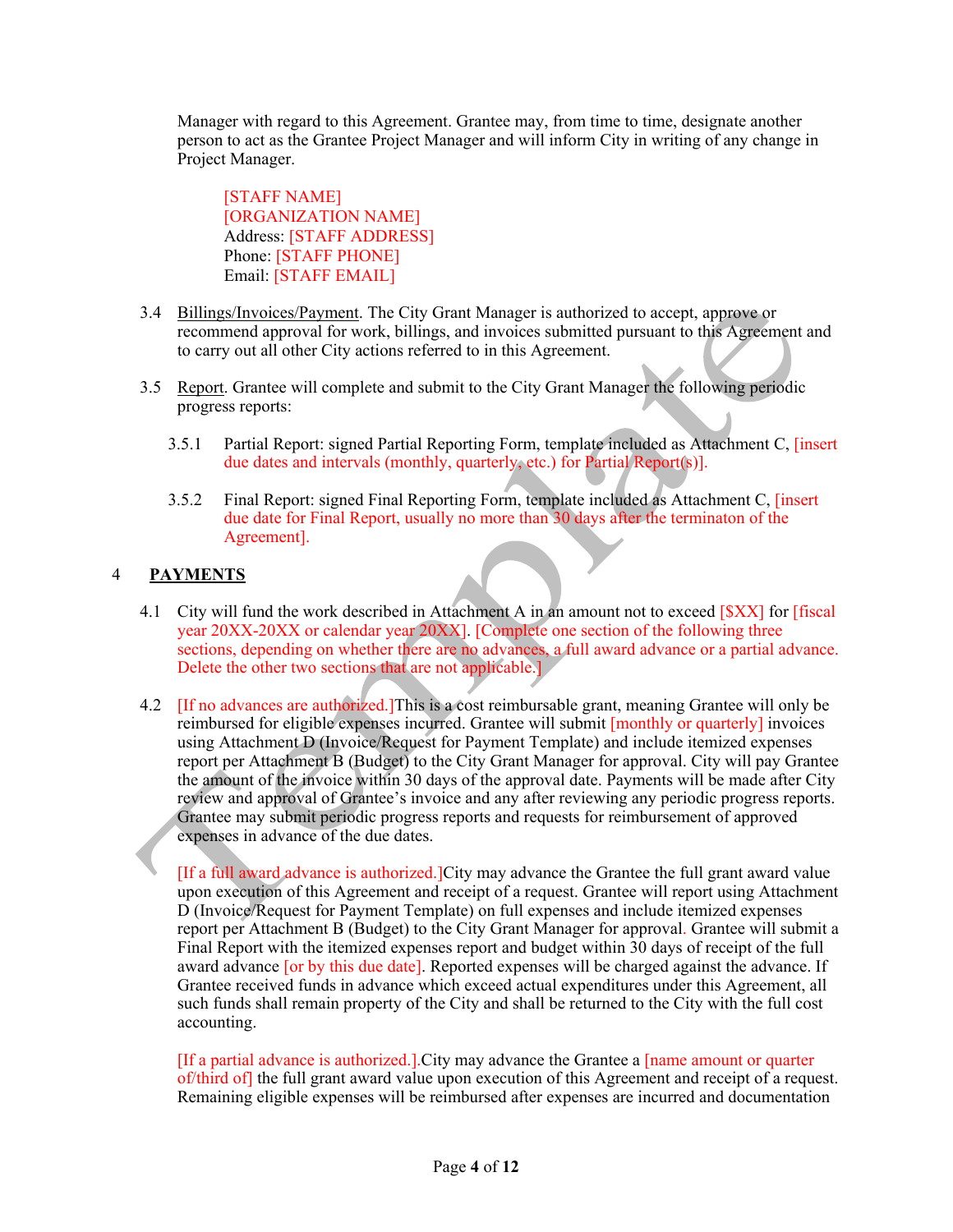has been submitted. Grantee will submit  $\frac{q^\text{un} - q^\text{un} - q^\text{un} - q^\text{un} - q^\text{un} - q^\text{un} - q^\text{un} - q^\text{un} - q^\text{un} - q^\text{un} - q^\text{un} - q^\text{un} - q^\text{un} - q^\text{un} - q^\text{un} - q^\text{un} - q^\text{un} - q^\text{un} - q^\text{un} - q^\text{un} - q^\text{un} - q^\text{un} - q^\text{un} - q^\text{un} - q^\text{un} - q^\text$ (Invoice/Request for Payment Template) and include itemized expenses report per Attachment B (Budget) to the City Grant Manager for approval. Grantee will report on all expenses to be charged against the advance within 30 days of receipt of the partial award advance [or by this due date]. City will pay Grantee the amount of the invoice within 30 days of the approval date. Payments will be made after City review and approval of Grantee's invoice and periodic progress report using Attachment C (Reporting Form), which is due on [the agreed upon date]. Grantee may submit periodic progress reports and requests for reimbursement of approved expenses in advance of the due dates. If Grantee received funds in advance which exceed actual expenditures under this Agreement, all such funds shall remain property of the City and shall be returned to the City with the full cost accounting.

- 4.3 If for any reason Grantee receives a grant payment under this Agreement and does not use grant funds, provide required services, or take any actions required by the Agreement the City may, at its option terminate, reduce, or suspend any grant funds that have not been paid and may, at its option, require Grantee to immediately refund to the City the amount improperly expended or received by Grantee.
- 4.4 Grant payments under this Agreement may be used only to provide the services or take the actions listed in Attachment A and expenses listed on Attachment B and shall not be used for any other purpose. Any changes to the Scope of Work (Attachment A) and approved Budget (Attachment B) must be authorized in writing in an amendment before any expenditure of funds in new amounts or line items.
- 4.5 If, for any reason, Grantee's anticipated services or actions are terminated, discontinued, or interrupted, the City's payment of funds under this grant may be terminated, suspended, or reduced.
- 4.6 Prevailing wages. State of Oregon, Bureau of Labor and Industries (BOLI) wage rates are required for certain contracts that total \$50,000 and above. If Grantee's project is subject to the prevailing wage requirements, Grantee will comply with the prevailing wage requirements of ORS 279C.800 through 279C.870 and any other applicable prevailing wage requirements contained in ORS 279C, Oregon administrative rules, or City Code.
- 4.7 Prevailing wage indemnity. Grantee shall indemnify, defend and hold harmless the City, its employees, officers, and agents, from and against any claim, suit, or action, including administrative actions, that arise out of Grantee's failure to comply with Oregon Revised Statutes 279C.800 to 279C.870 and any applicable administrative rules or policies.

# 5 **GENERAL GRANT PROVISIONS**

- 5.1 Cause for Termination; Cure. It shall be a material breach and cause for termination of this Agreement if Grantee uses grant funds outside of the scope of this Agreement, or if Grantee fails to comply with any other term or condition or to perform any obligations under this Agreement within 30 days after written notice from City. If the breach is of such nature that it cannot be completely remedied within the 30-day cure period, Grantee shall commence cure within the 30 days, notify City of Grantee steps for cure and estimated time table for full correction and compliance, proceed with diligence and good faith to correct any failure or noncompliance, and obtain written consent from City for a reasonable extension of the cure period.
- 5.2 No Payment or Further Services Authorized During Cure Period. During the cure period, City is under no obligation to continue providing additional grant funds notwithstanding any payment schedule indicated in this Agreement. Grantee shall not perform services or take actions that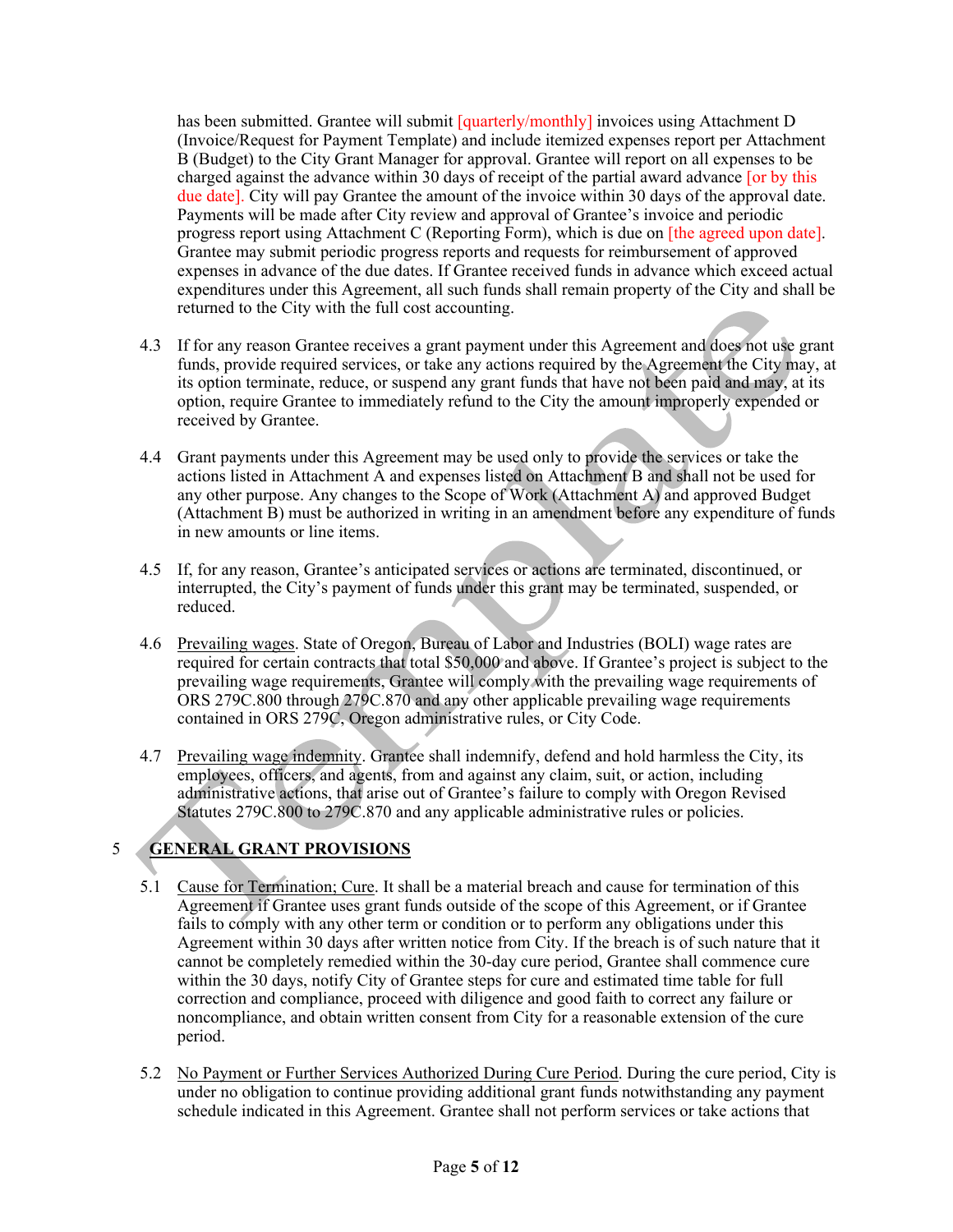would require City to pay additional grant funds to Grantee. Grantee shall not spend unused grant funds and such unused funds shall be deemed held in trust for City. Grantee shall be solely responsible for any expenses associated with cure of its noncompliance or failure to perform.

- 5.3 Termination for Cause. Termination for cause based on Grantee's misuse of grant funds shall be effective upon notice of termination. Termination for cause based on failure to comply or perform other obligations shall be effective at the end of the 30-day period unless a written extension of cure period is granted by City. Grantee shall return all grant funds that had not been expended as of the date of the termination notice. All finished or unfinished documents, data, studies, and reports prepared by Grantee under this Agreement shall, at the option of City, become the property of City; and Grantee may be entitled to receive just and equitable compensation for any satisfactory work completed on such documents up until the time of notice of termination, in a sum not to exceed the grant funds already expended.
- 5.4 Non-exclusive Remedy for Termination for Cause. If this Agreement is terminated for cause, City, at its sole discretion, may seek repayment of any or all grant funds tendered under this Agreement, and decline to approve or award future grant funding requests to Grantee.
- 5.5 Termination by Agreement or for Convenience of City. City and Grantee may terminate this Agreement at any time by mutual written agreement. Alternatively, City may, upon 30 days written notice, terminate this Agreement for any reason deemed appropriate in its sole discretion. If the Agreement is terminated as provided in this paragraph, Grantee shall return any grant funds that would have been used to provide services after the effective date of termination. Unless the Parties agree otherwise, Grantee shall finish any work and services covered by any grant funds already paid and shall not commence any new work or services which would require payment from any unused grant funds.
- 5.6 Changes in Anticipated Services. If, for any reason, Grantee's anticipated services or actions are terminated, discontinued, or interrupted, City's payment of grant funds may be terminated, suspended, or reduced. Grantee shall immediately refund to City any unexpended grant funds received by Grantee.
- 5.7 Amendment. Amendments to this Agreement, including any increase or decrease in the grant amount or changes to the Scope of Work or Budget, must be in writing, approved to form by the City Attorney and executed by the authorized representatives of the Parties.
- 5.8 Respectful Workplace Behavior; Non-discrimination; Civil Rights. The City is committed to a respectful work environment free of harassment, discrimination and retaliation and other inappropriate conduct. Each individual has a right to a work in a professional atmosphere where all individuals are treated with respect and dignity. The City's Human Resources Administrative Rule 2.02 covers all employees of the City as well as contractors, vendors or consultants who provide services to the City. Grantee shall comply with HRAR 2.02 Prohibition Against Workplace Harassment, Discrimination and Retaliation as further described at: <https://www.portlandoregon.gov/citycode/article/12121> (or as maintained in the Auditor's Office Portland Policy Documents).

In carrying out activities under this Agreement, Grantee shall not discriminate against any employee or applicant for employment because of race, color, religion, sex, age, disability status, familial status, sexual orientation, gender identity or expression, or national origin. Grantee shall take actions to ensure that applicants for employment are employed, and that employees are treated during employment, without regard to their race, color, religion, sex, age, handicap, familial status, sexual orientation, or national origin. Actions shall include but not be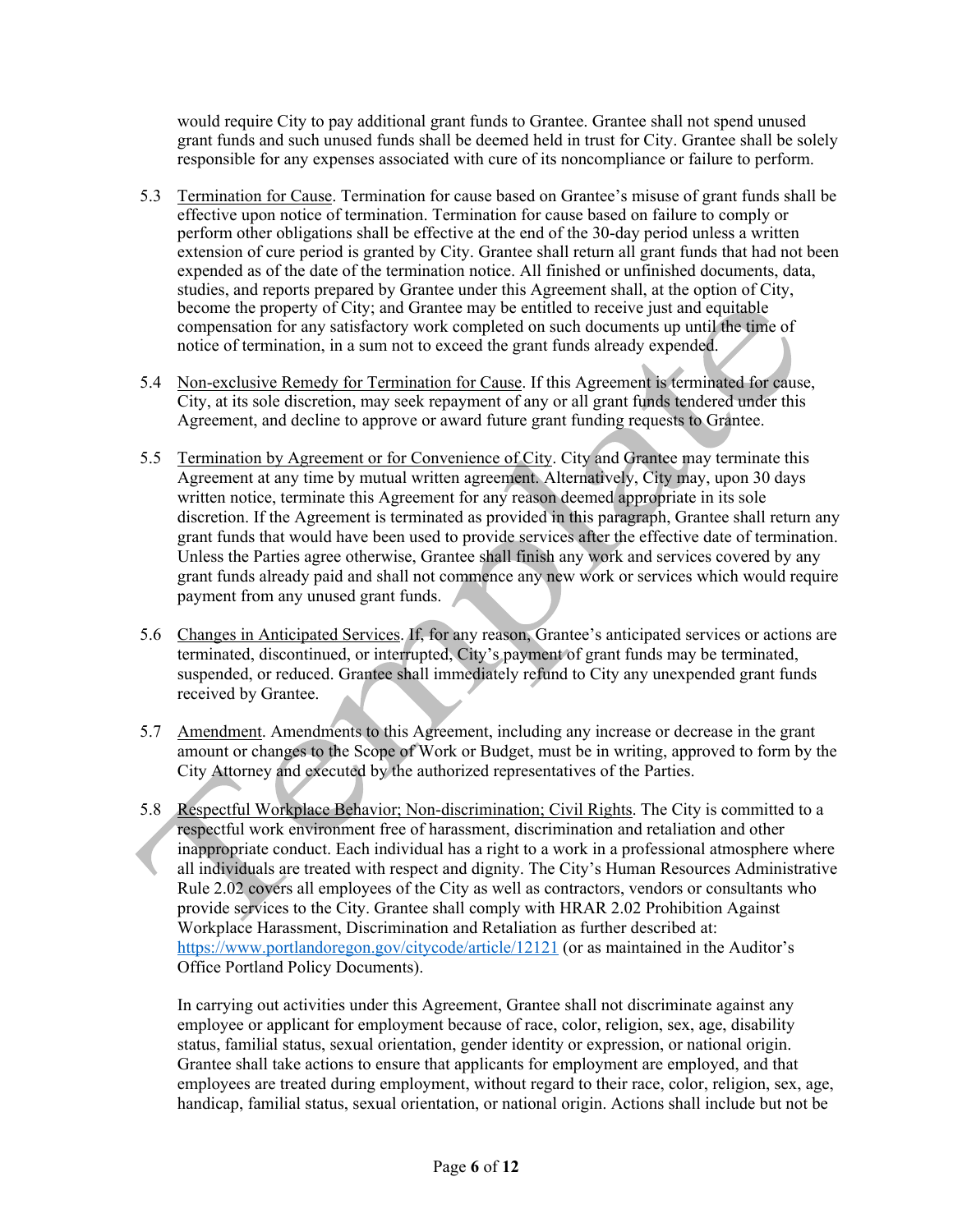limited to, the following: employment, upgrading, demotion, or transfer; recruitment or recruitment advertising; layoff or termination; rates of pay or other forms of compensation; and selection for training, including apprenticeship.

Grantee shall post in conspicuous places, available to employees and applicants for employment, notices, which state that all qualified applicants will receive consideration for employment without regard to race, color, religion, sex, or national origin. Grantee will comply with applicable sections of U.S. Executive Order 11246 Equal Employment Opportunity.

- 5.9 Maintenance of and Access to Records. Grantee shall maintain all books, vendor receipts, and evidence of payment for materials and services, time records and evidence of payment for program wages, salaries and benefits, general organizational and administrative information, documents, papers, and records of Grantee that are related to this Agreement or Grantee's performance of work or services related to the fund opportunity, for six years after City makes final grant payment or the termination date of this Agreement, whichever is later. The City may examine, audit, and copy Grantee's books, documents, papers, and records relating to this Agreement at any time during the records retention period listed above upon reasonable notice. Copies of applicable records shall be made available upon request.
- 5.10 Audit. City, either directly or through a designated representative, may conduct financial or performance audit of the billings and services under this Agreement or Grantee records at any time during this Agreement and during the four-year period established in section 5.9 Maintenance of and Access to Records. As applicable, audits will be conducted in accordance with generally accepted auditing standards as promulgated in Government Auditing Standards by the Comptroller General of the United States General Accounting Office. If an audit discloses that payments to Grantee exceeded the amount to which Grantee was entitled, then Grantee shall repay the amount of the excess to City.
- 5.11 Indemnification. Grantee shall hold harmless, defend, and indemnify City, and its officers, agents, and employees against all claims, demands, actions, and suits (including all costs) brought against any of them arising from actions or omissions of Grantee or its contractors in the performance of this Agreement.
- 5.12 Insurance. Grantee shall obtain and maintain in full force at its expense, throughout the duration of the Agreement and any extension periods, the required insurance identified below. City reserves the right to require additional insurance coverage as required by statutory or legal changes to the maximum liability that may be imposed on Oregon cities during the term of this Agreement. Grantee shall not commence work until Grantee has met the insurance requirements in this section and Grantee has provided insurance certificates approved by the City Attorney. Grantee shall acquire insurance issued by insurance companies or financial institutions with an AM Best rating of A- or better and duly licensed, admitted and authorized to do business in the State of Oregon.
	- 5.12.1 Insurance Certificate. As evidence of the required insurance coverage, Grantee shall provide compliant insurance certificates, including required endorsements, to the City prior to execution of the Agreement. The certificates shall list the City as certificate holder. Grantee shall maintain continuous, uninterrupted coverage for the Term of this Agreement and to provide insurance certificates demonstrating the required coverage for the Term of this Agreement. Grantee's failure to maintain insurance as required by this Agreement constitutes a Material Breach of this Agreement. Grantee must notify the City in writing thirty (30) calendar days prior to a cancellation, non-renewal, or changes to the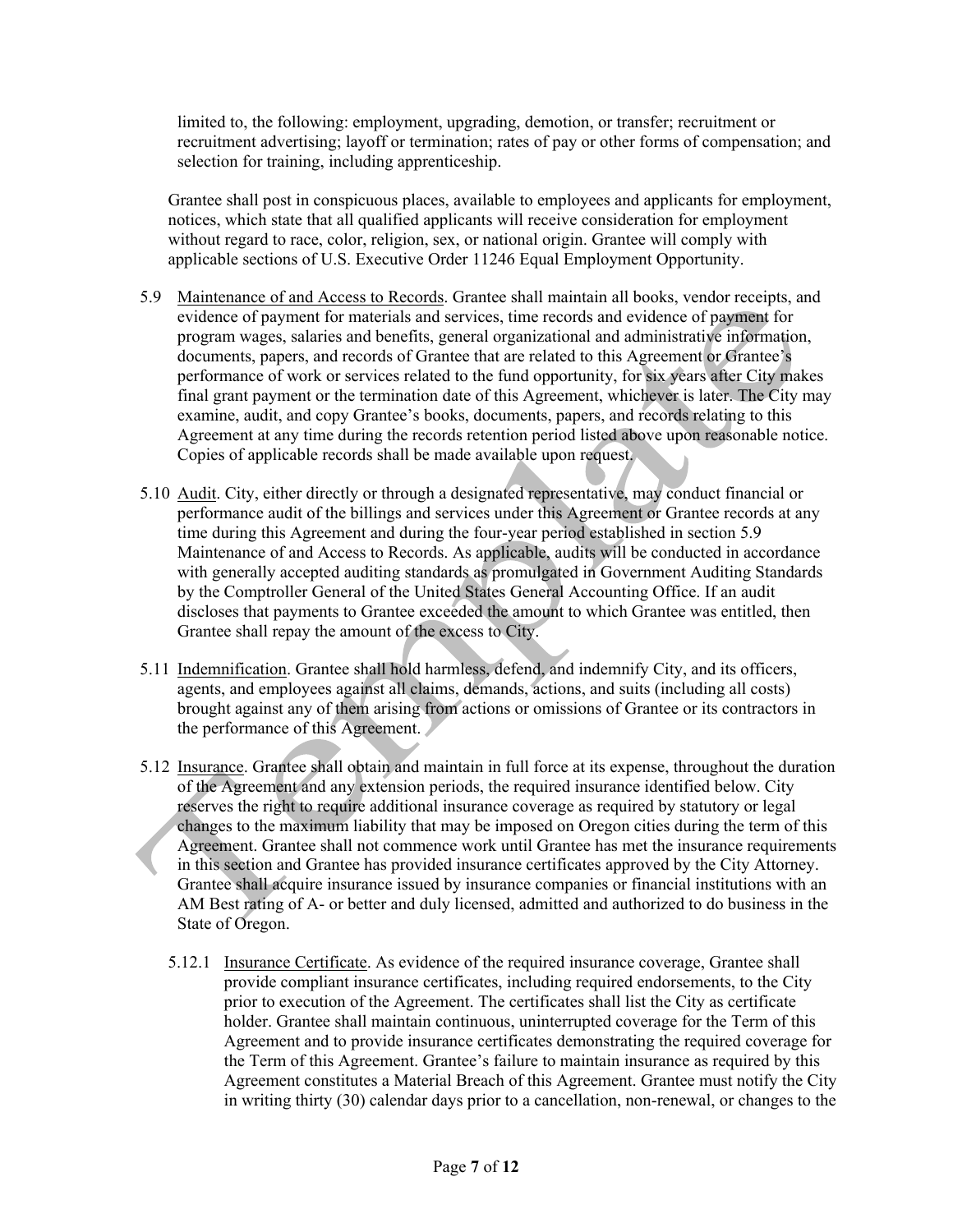insurance policy.

- 5.12.2 Additional Insureds. For commercial general liability coverage, Grantee shall provide City with a blanket additional insured endorsement form that names the City of Portland, Oregon, and its officers, agents, and employees, as an additional insured. The additional insured endorsement must be attached to the general liability certificate of insurance.
- 5.12.3 Insurance Costs. Grantee shall be financially responsible for all premiums, deductibles, self-insured retentions, and self-insurance. Insurance costs only qualify as acceptable expenses when predicted on budget as *pro rata* cost with a disclosed and approved the allocation method by the City Grant Manager.
- 5.12.4 Coverage Requirements. Grantee shall comply with the following insurance requirements:
	- 5.12.4.1Commercial General Liability. Grantee shall acquire commercial general liability ("CGL") and property damage insurance coverage in an amount not less than **\$2 million per occurrence** for damage to property or personal injury arising from Grantee's work under this Agreement.
		- □ Required and attached
		- ☐ Reduced by Authorized Bureau Director
		- ☐ Waived by Authorized Bureau Director
	- 5.12.4.2Automobile Liability. Grantee shall acquire automobile liability insurance to cover bodily injury and property damage in an amount not less than **\$2 million for each accident**. Grantee's insurance must cover damages or injuries arising out Grantee's use of any vehicle.
		- $\Box$  Required and attached
		- ☐ Reduced by Authorized Bureau Director
		- ☐ Waived by Authorized Bureau Director
	- 5.12.4.3Workers' Compensation. Grantee shall comply with Oregon workers' compensation law, ORS Chapter 656, as it may be amended. If Grantee is required by ORS Chapter 656 to carry workers' compensation insurance, Grantee shall acquire workers' compensation coverage for all subject workers as defined by ORS Chapter 656 and shall maintain a current, valid certificate of workers' compensation insurance on file with the City for the entire period during which work is performed under this Agreement. Grantee shall acquire workers compensation coverage in an amount not less than **\$1 million each accident**, **\$1 million disease each employee**, and **\$1 million disease** policy limit.

□ Required and attached

☐ Proof of exemption (Complete Independent Certification Statement)

5.12.4.4Physical abuse and sexual molestation liability. Grantee shall acquire and keep in effect during the term of this Agreement, Physical abuse and sexual molestation liability insurance as an endorsement to the commercial general liability policy in a form and with coverage that are satisfactory to the City covering damages arising out of actual or threatened physical abuse, mental injury, sexual molestation, negligent: hiring, employment, supervision, investigation, reporting to proper authorities, and retention of any person for whom the Grantee is responsible including but not limited to Grantee and Grantee's employees and volunteers. Policy endorsement's definition of an insured shall include the Grantee, and the Grantee's employees and volunteers.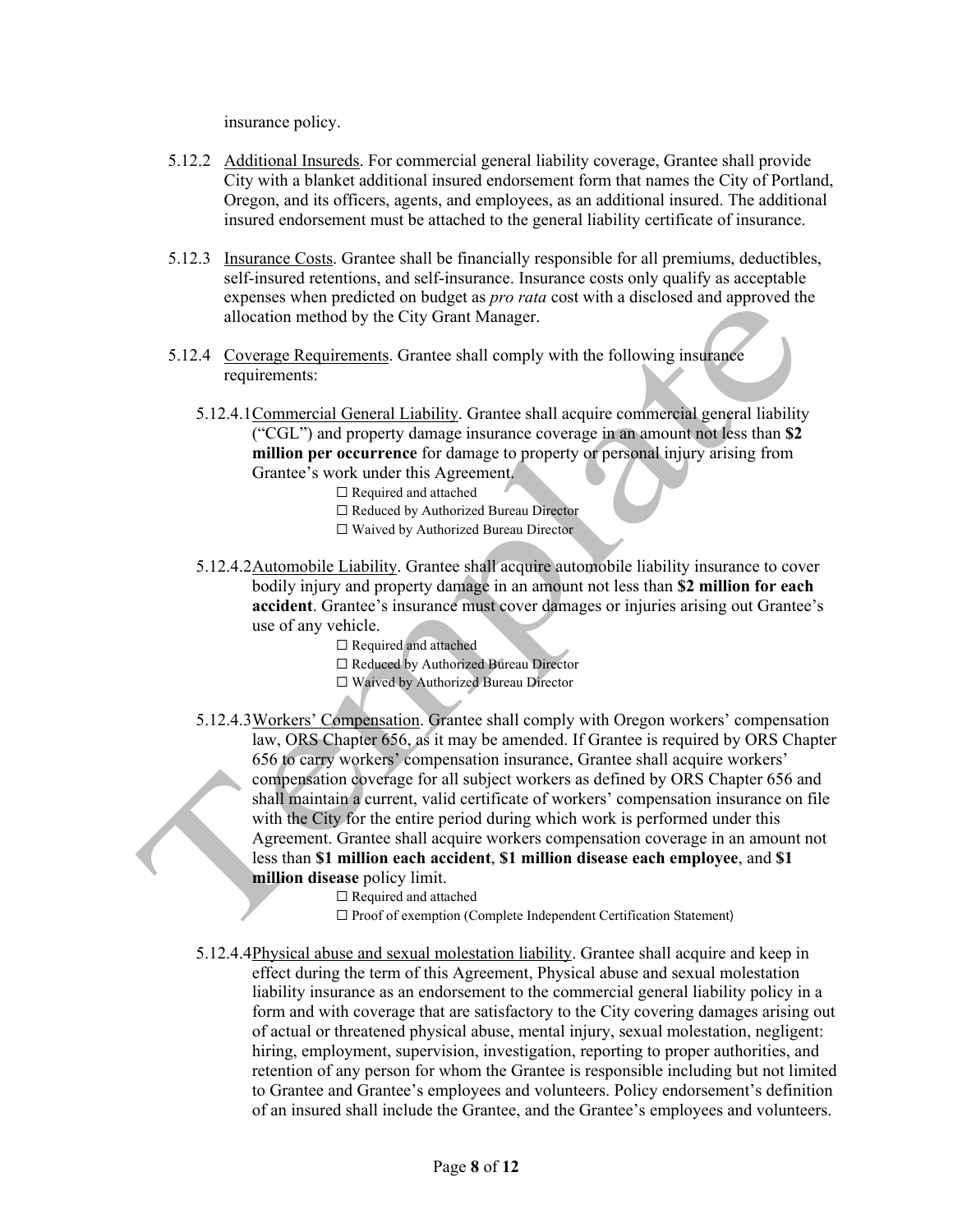Coverage shall be written on an occurrence basis in an amount of not less than **\$ 1 million per occurrence**. Any annual aggregate limit shall not be less than **\$3 million**. These limits shall be exclusive to this required coverage. Incidents related to or arising out of physical abuse, mental injury, or sexual molestation, whether committed by one or more individuals, and irrespective of the number of incidents or injuries or the time period or area over which the incidents or injuries occur, shall be treated as a separate occurrence for each victim. Coverage shall include the cost of defense and the cost of defense shall be provided outside the coverage limit.

> □ Required and attached ☐ Waived by Authorized Bureau Director

- 5.13 Grantee's Contractor; Non-Assignment. If Grantee utilizes contractors to complete its work under this Agreement, in whole or in part, Grantee shall require any of its contractors to agree, as to the portion contracted, to fulfill all obligations of the Agreement as specified in this Agreement. However, Grantee shall remain obligated for full performance hereunder, and City shall incur no obligation other than its obligations to Grantee hereunder. This Agreement shall not be assigned or transferred in whole or in part or any right or obligation hereunder, without prior written approval of City.
- 5.14 Independent Contractor Status. Grantee and its contractors and employees are not employees of City and are not eligible for any benefits through City, including without limitation, federal social security, health benefits, workers' compensation, unemployment compensation, and retirement benefits. Grantee will be responsible for any federal, state, or local taxes and fees applicable to payments hereunder.
- 5.15 Conflict of Interest. No City officer or employee, during their tenure or for two years thereafter, shall have any interest, direct or indirect, in this Agreement or the proceeds thereof. City officers or employees who selected Grantee, participated in the award of this Agreement, or managed this Agreement shall not seek the promise of employment from Grantee or be employed by Grantee during the term of the Agreement, unless a waiver is obtained from the City in writing.
- 5.16 Oregon Laws and Forum. This Agreement shall be construed according to the laws of the State of Oregon without regard to its provisions regarding conflicts of law. Any litigation between City and Grantee arising under this Agreement or out of work performed under this Agreement shall occur in Multnomah County court having jurisdiction thereof, and if in the federal courts, in the United States District Court for the State of Oregon.
- 5.17 Compliance with Law. Grantee and all persons performing work under this Agreement shall comply with all applicable federal, state, and local laws and regulations, including reporting to and payment of all applicable federal, state and local taxes and filing of business license. If Grantee is a  $501(c)(3)$  organization, Grantee shall maintain its nonprofit and tax-exempt status during this Agreement. Grantee shall be Equal Employment Opportunity (EEO) and Equal Benefits (EB) certified by City to be eligible to receive grant funds.
- 5.18 Independent Financial Audits/Reviews. Any grantee receiving \$300,000 or more in City funding, in any program year, is required to obtain, submit and retain an independent audit of the City-funded program(s). Any grantee receiving between \$25,000 and \$300,000 in City funds, in any program year, is required to obtain, submit and retain an independent financial review. One copy of all required financial audits or reviews shall be submitted to the City Grant Manager within 30 days of audit completion or upon request by the City Grant Manager.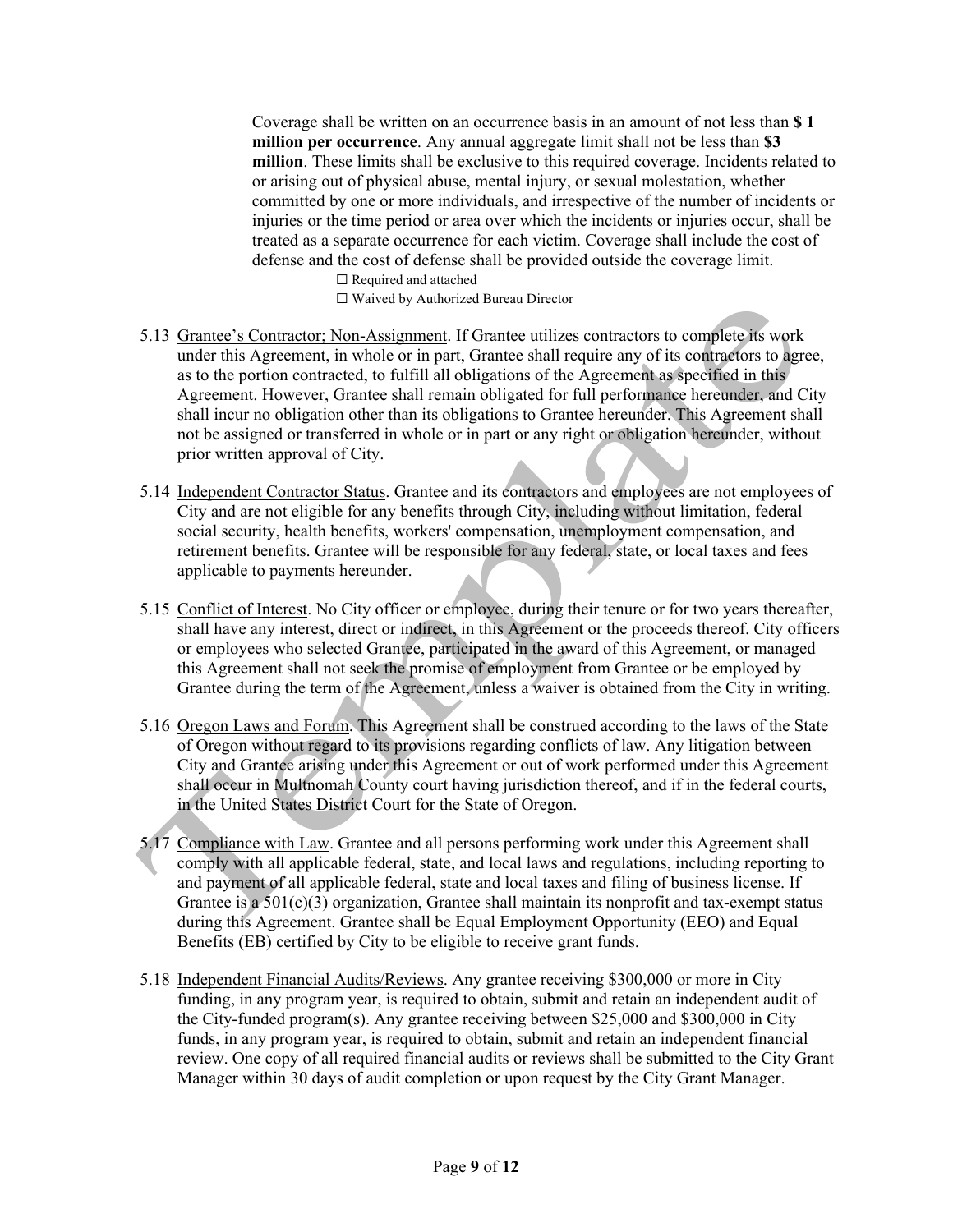- 5.19 Severability. City and Grantee agree that if any term or provision of this Agreement is declared by a court of competent jurisdiction to be illegal or in conflict with any law, the validity of the remaining terms and provisions shall not be affected, and the rights and obligations of the Parties shall be construed and enforced as if the Agreement did not contain the particular term or provision held to be invalid.
- 5.20 Merger. This Agreement contains the entire agreement between City and Grantee and supersedes all prior written or oral discussions or agreements. There are no oral or written understandings that vary or supplement the conditions of this Agreement that are not contained herein.
- 5.21 Program and Fiscal Monitoring. City shall monitor on an as-needed basis to ensure Agreement compliance. Monitoring may include, but are not limited to, on-site visits, telephone interviews, and review of required reports and will cover both programmatic and fiscal aspects of the Agreement. The frequency and level of monitoring will be determined by the City Grant Manager. Notwithstanding such monitoring or lack thereof, Grantee remains fully responsible for performing the work, services, or obligations required by this Agreement in accordance with its terms and conditions.
- 5.22 Third Party Beneficiaries. There are no third-party beneficiaries to this Agreement and may only be enforced by the Parties.
- 5.23 Electronic Transaction; Counterparts. The Parties agree that they may conduct this transaction, including any amendments, by electronic means, including the use of electronic signatures. This Agreement, and any amendment, may be executed in any number of counterparts, each of which shall be deemed an original, but all of which together shall constitute a single instrument.
- 5.24 NOTICE: All notices to, and other written communication between the Parties shall be deemed received five Business Days after being sent by first class mail, or upon receipt when sent by courier services, or by e-mail. All notices and written communications shall be sent to the Parties set forth in Article 3.2 and 3.3 of this Agreement, or to such other places as they may designate by like notice from time to time. Each Party shall provide written notice of any changes to the Party's contacts within 30 calendar days.
- 5.25 Termination or amendment by failure to receive adequate funding. The City may terminate or amend these grants if it fails to receive funding, appropriations, limitations or other expenditure authority sufficient to allow the City, in the exercise of its administrative discretion, to continue to make payments for the performance of this Agreement.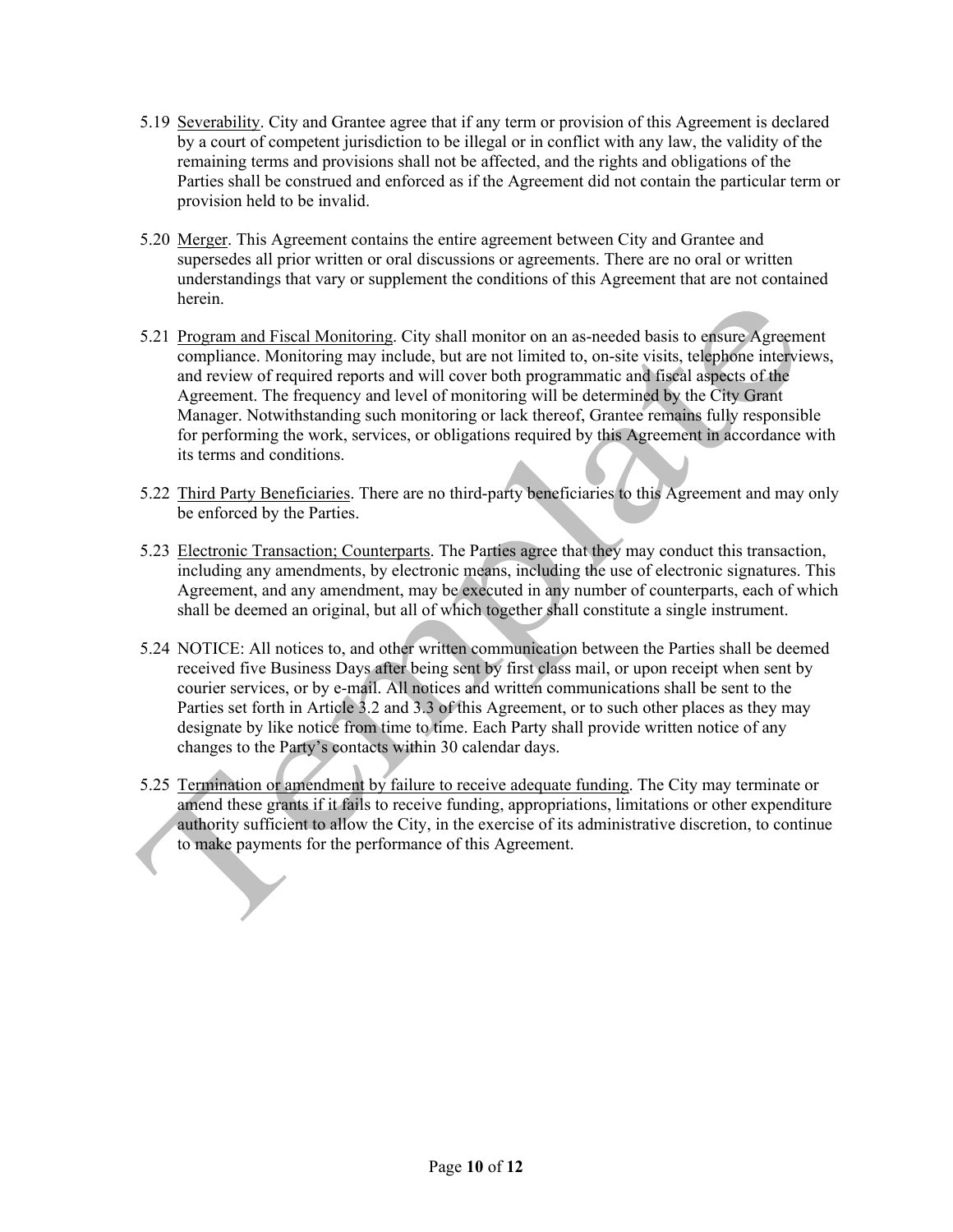Grant Agreement: **[XXXXX]**

Grant Agreement Title: **[TITLE OF GRANT AGREEMENT]**

## GRANTEE

| Authorized Signature             | Date |
|----------------------------------|------|
| [Printed Grantee Name and Title] |      |
| Address:                         |      |
| Phone:                           |      |
| Email:                           |      |
|                                  |      |
|                                  |      |
|                                  |      |
|                                  |      |
|                                  |      |
|                                  |      |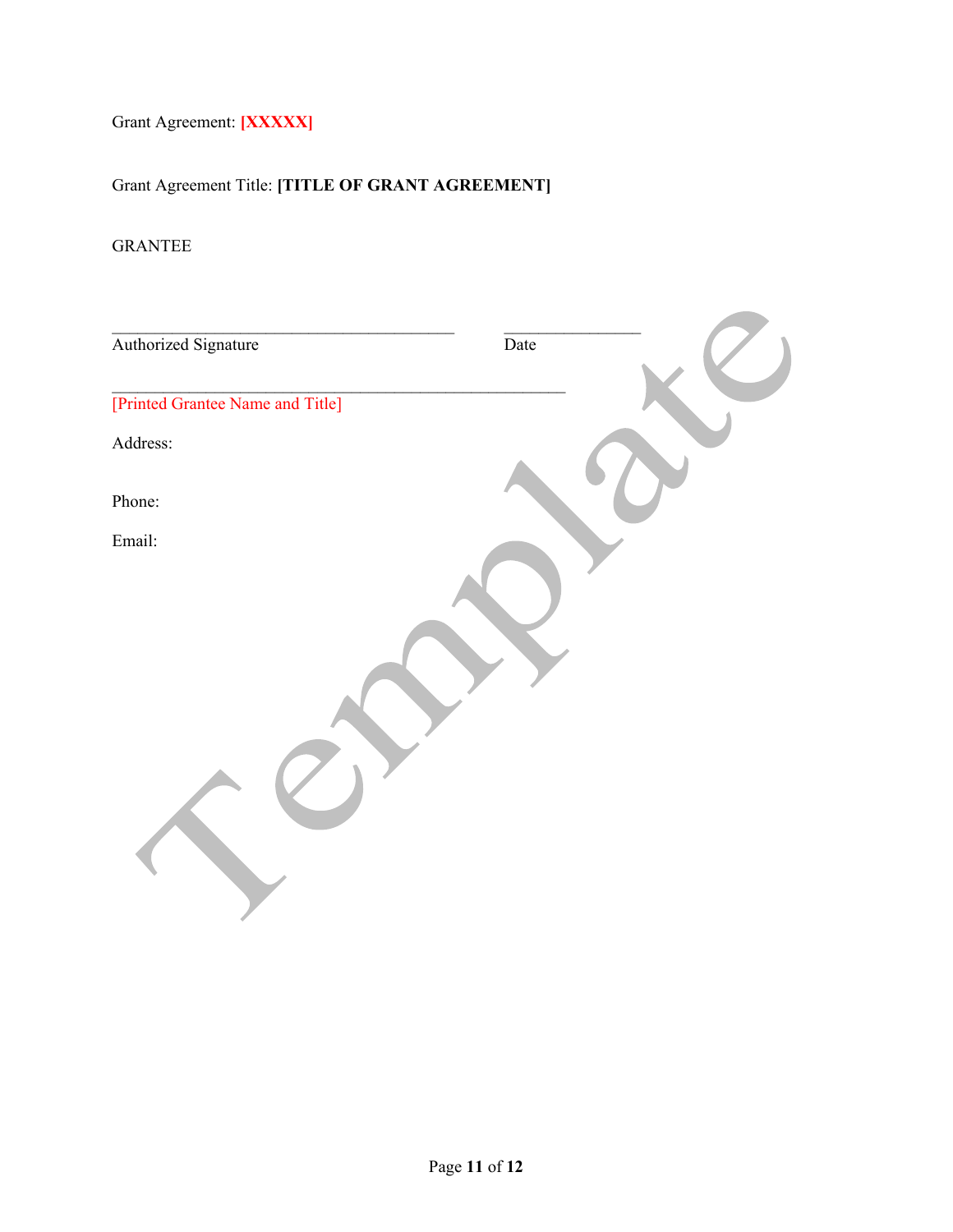Grant Agreement: **[XXXXX]**

Grant Agreement Title: **[TITLE OF GRANT AGREEMENT]**

# CITY OF PORTLAND SIGNATURES

| Date: |
|-------|
|       |
|       |
|       |
| Date: |
|       |
|       |
| Date: |
|       |
|       |
|       |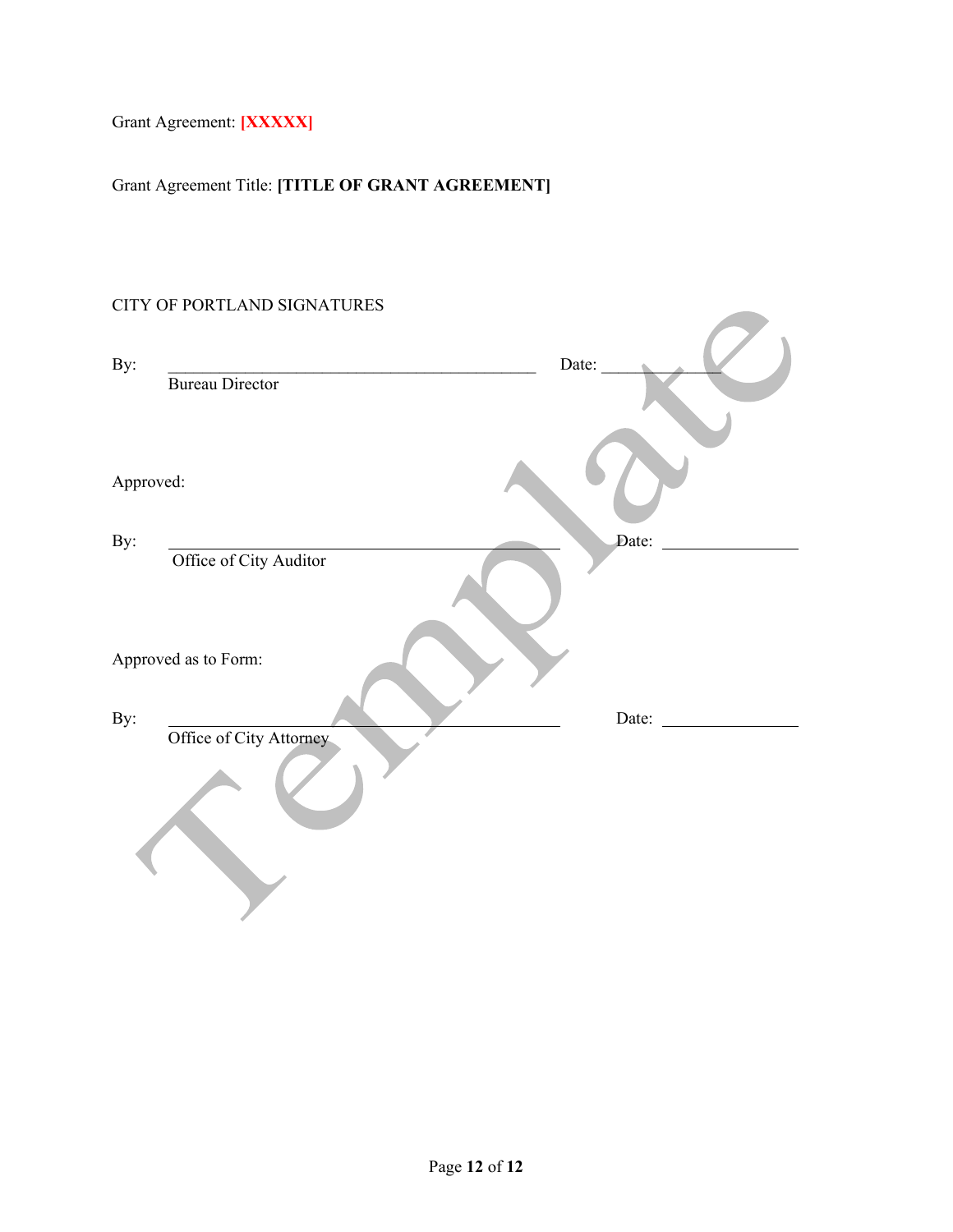#### **ATTACHMENT A SCOPE OF WORK, EXPECTED OUTCOMES AND PAYMENT SCHEDULE [CALENDAR YEAR 20XX OR FISCAL YEAR 20XX-20XX or designate time period]**

#### **Provide a brief description of the Project or Program:**

As part of the [Program Name], Civic Life offers grants to community partners for [state purpose]. [Provide brief description of the purpose or the problem the grant funds are being used to address.]

#### **Provide a brief Summary of the Scope of Work:**

Based on the grant application or other information provided by the Grantee, the City Grant Manager will write a brief summary of the scope of work.

[Name of Partner] will [describe the high level planned activity].

#### **Identify the activities that will be completed, the expected outcomes and the payment schedule:**

Based on the grant application or other information provided by the Grantee, the City Grant Manager will write a description of the activities, expected outcomes and payment schedule.

Activity 1: Describe the activity that the funding will support.

Activity 2: More than one activity might be linked to a single Expected Outcome.

Expected Outcome: Describe the outcome(s) that is expected once this activity or activities have been done.

Activity 3:

Expected Outcome:

Payment Schedule:

No advances:

Describe the frequency of the invoice and payments – monthly, quarterly, annually. This will be not less than monthly.

Partial advance:

Identify the dollar amount that will be advanced and the documentation that is required to be submitted to the City to clear the advance, as well as the due date to receive the documentation. Note that any unspent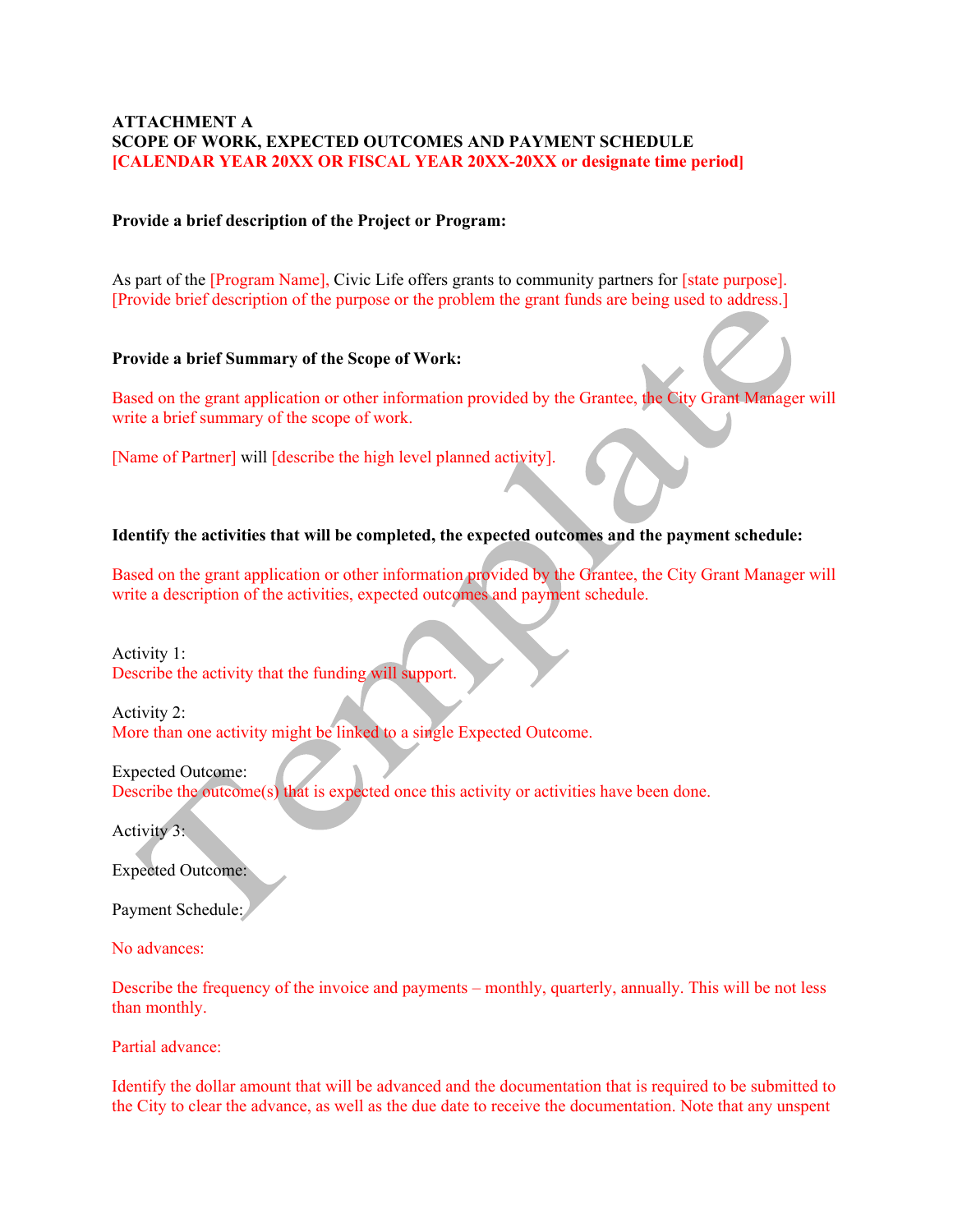funds must be returned to the City no later than 30 days after the termination date of the agreement.

Then, describe the frequency of the invoice and payments – monthly, quarterly, annually – for the remainder of the grant funds. This will be not less than monthly.

Full award advance:

Identify the dollar amount that will be advanced and the documentation that is required to be submitted to the City to clear the advance, as well as the due date to receive the documentation. Note that any unspent funds must be returned to the City no later than 30 days after the termination date of the agreement.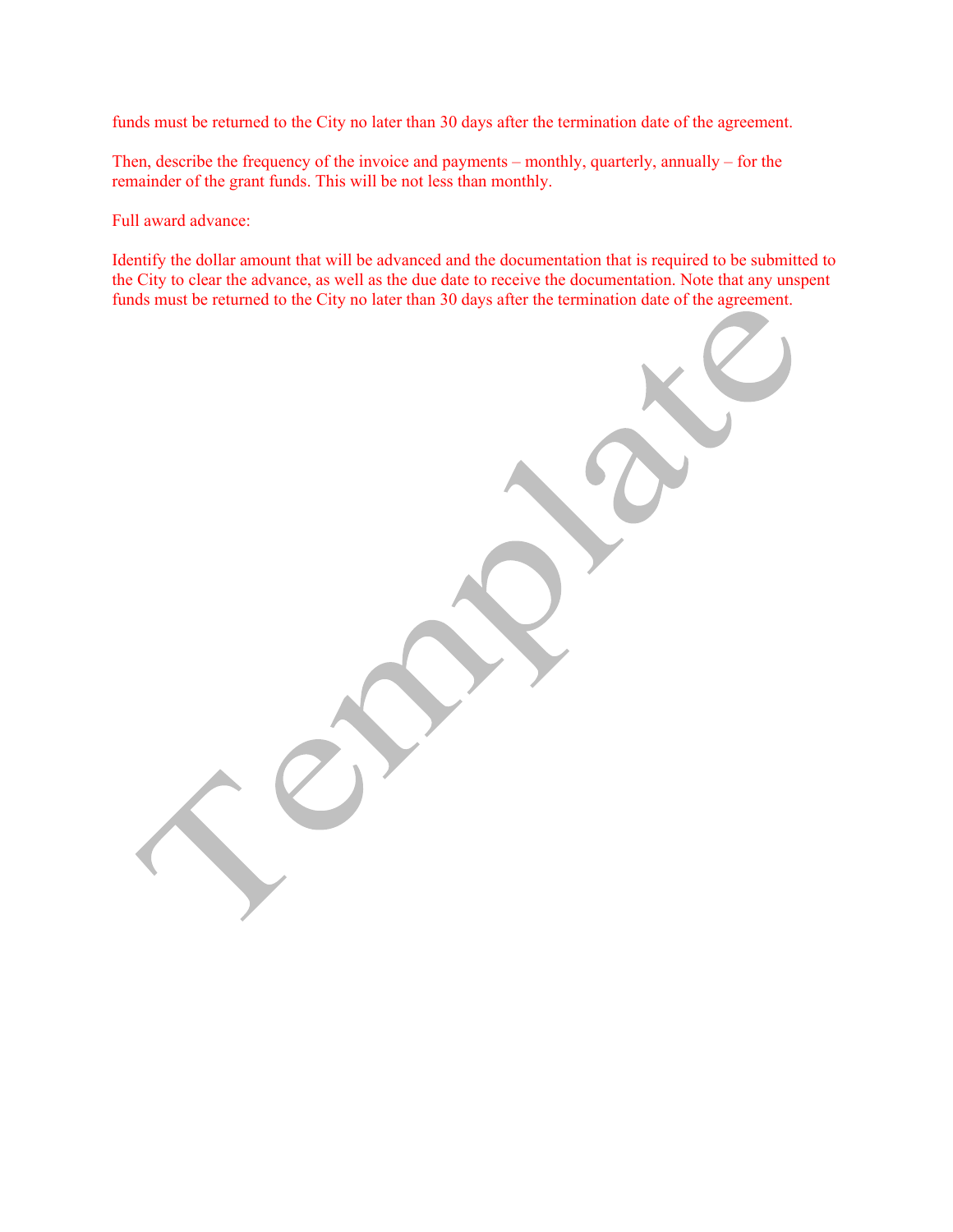#### **ATTACHMENT B BUDGET**

Please use format below or request an Excel file from the City Grant Manager.

#### **Personnel Costs**

Identify position title(s) , number of hours x hourly rate

#### **Contracted Services**

Title of service provider, number of hours x hourly rate

[Examples include meeting facilitation, website content development, or translation services]

#### **Materials and Supplies**

Examples include: Advertising Education – registration fees Education – materials Food/refreshments Meeting room - space rental Meeting room - electronic Mileage/parking Postage Printing Postage **Supplies** 

#### **Administrative**

Administrative overhead [up to 10 percent of grant award]

#### **Total Grant Award Budget**

[If applicable add the amount of other sources of funding and the total project or program budget.]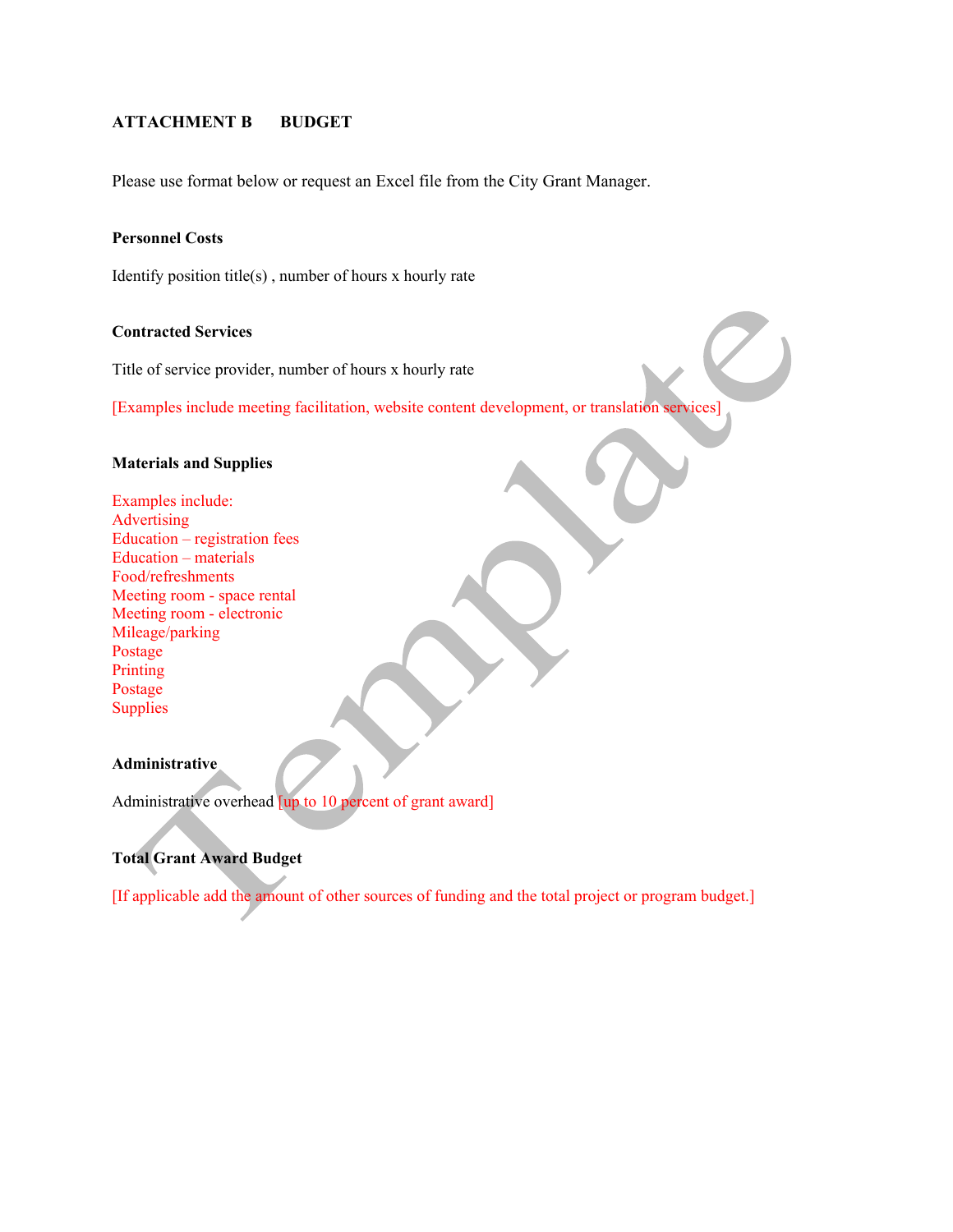## **ATTACHMENT C REPORTING FORM**

|                                                | <b>Progress Report:</b>                                                                                                                                                                                                                                                                                                            | $\Box$ PARTIAL | $\Box$ FINAL |
|------------------------------------------------|------------------------------------------------------------------------------------------------------------------------------------------------------------------------------------------------------------------------------------------------------------------------------------------------------------------------------------|----------------|--------------|
| <b>Grant Agreement</b>                         |                                                                                                                                                                                                                                                                                                                                    |                |              |
| <b>Grantee</b><br>Organization<br><b>Name</b>  |                                                                                                                                                                                                                                                                                                                                    |                |              |
| <b>Project Title</b>                           |                                                                                                                                                                                                                                                                                                                                    |                |              |
| <b>Fiscal Year</b>                             |                                                                                                                                                                                                                                                                                                                                    |                |              |
| <b>Overall Project Status »</b>                |                                                                                                                                                                                                                                                                                                                                    |                |              |
| <b>Overall Grant</b><br><b>Program Purpose</b> |                                                                                                                                                                                                                                                                                                                                    |                |              |
| <b>Project Summary</b>                         | [Describe grant project]                                                                                                                                                                                                                                                                                                           |                |              |
| <b>Successes</b>                               | [Briefly, what were your goals and what are some of the key successes in your<br>project so far? Is there a story you would like to share with Council and the<br>public? Photos, graphics, and videos are encouraged! Any pictures submitted<br>may be used on the website; please include your written permission for this use.] |                |              |
| <b>Challenges</b>                              | [Briefly, describe any challenges encountered in your project so far, and how<br>your organization has, or plans, to overcome those challenges.]                                                                                                                                                                                   |                |              |
| <b>Project Status</b><br><b>Narrative</b>      | [Describe project progress during this reporting period. Please include: latest<br>news, overall project status, milestones accomplished, recruitment strategies,<br>evaluations, data collected, and any additional comments or documents about<br>the project you would like to share.]                                          |                |              |
| <b>Next Steps</b>                              | [What are the next steps for this project and your organization?]                                                                                                                                                                                                                                                                  |                |              |
| <b>Policy</b><br><b>Opportunities</b>          | [While conducting your work, has your organization observed opportunities for<br>policy change that would benefit the work or participants on your program or<br>project? Please provide specific examples and applicable related metrics.]                                                                                        |                |              |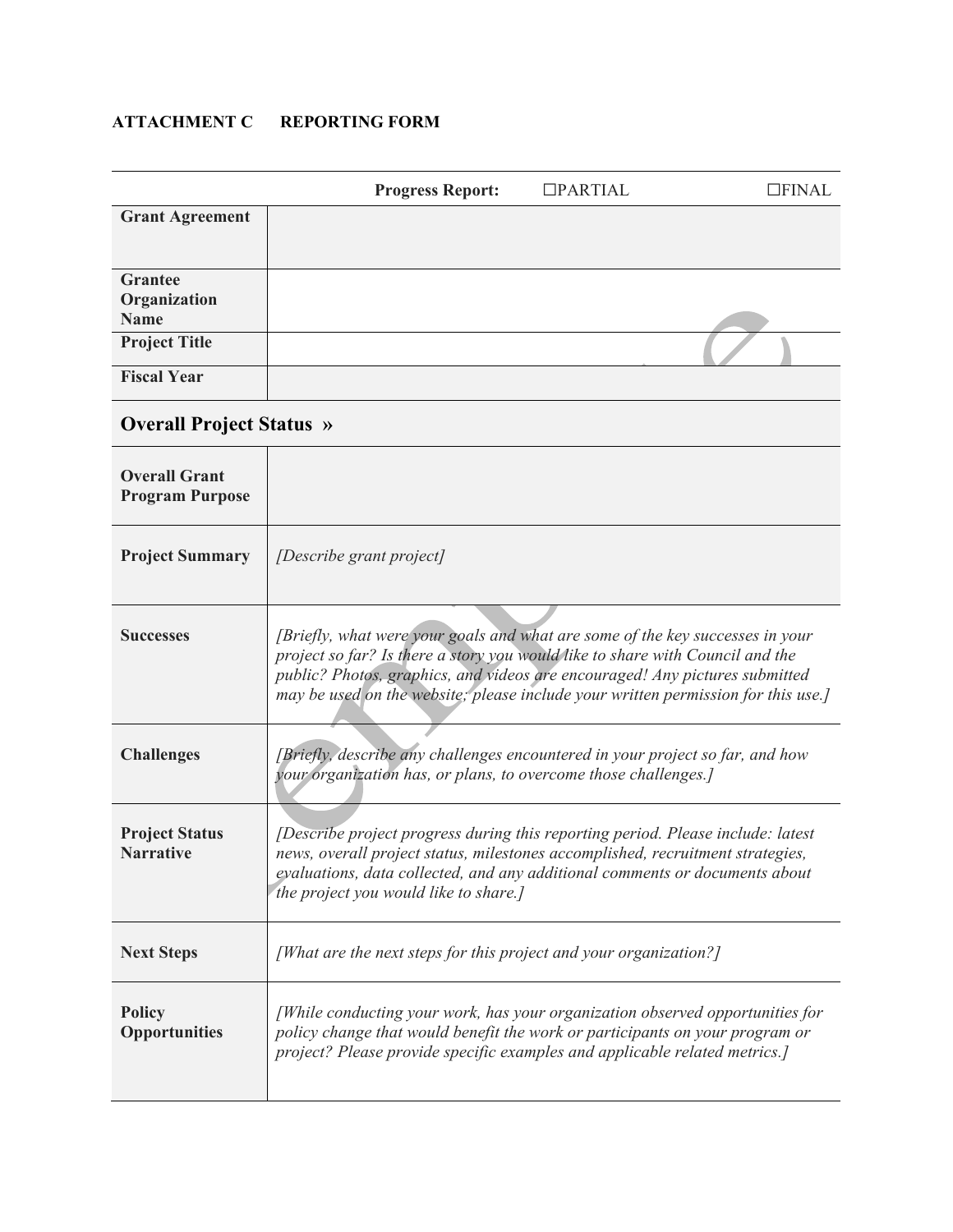| <b>Project Finances</b> | Awarded: | <i>Insert total</i>      | Grant<br><b>Expenditure</b> | <i>Insert grant expenses</i>            |
|-------------------------|----------|--------------------------|-----------------------------|-----------------------------------------|
|                         |          | funds awarded<br>by City | to Date                     | incurred to date and<br>submit with the |
|                         |          |                          |                             | expenditure report***]                  |

| <b>Specific Project Metrics »</b> |                                          |  |
|-----------------------------------|------------------------------------------|--|
| <b>Success measures</b>           | [Please report on any appliable metrics] |  |
|                                   |                                          |  |

# **Participants Demographics » [See attached demographic info form]**

| Age                     |  |
|-------------------------|--|
| <b>Racial or Ethnic</b> |  |
|                         |  |
|                         |  |
|                         |  |
|                         |  |

| Certification: By signing this report, I certify that it is true, complete, and accurate to the best of my |       |
|------------------------------------------------------------------------------------------------------------|-------|
| knowledge.                                                                                                 |       |
| Typed or printed name and title:                                                                           |       |
|                                                                                                            |       |
| Name:                                                                                                      |       |
|                                                                                                            |       |
| Signature:                                                                                                 | Date: |
|                                                                                                            |       |
| <b>Telephone:</b>                                                                                          |       |
| <b>Email Address:</b>                                                                                      |       |
| Date report submitted (month, day, year)                                                                   |       |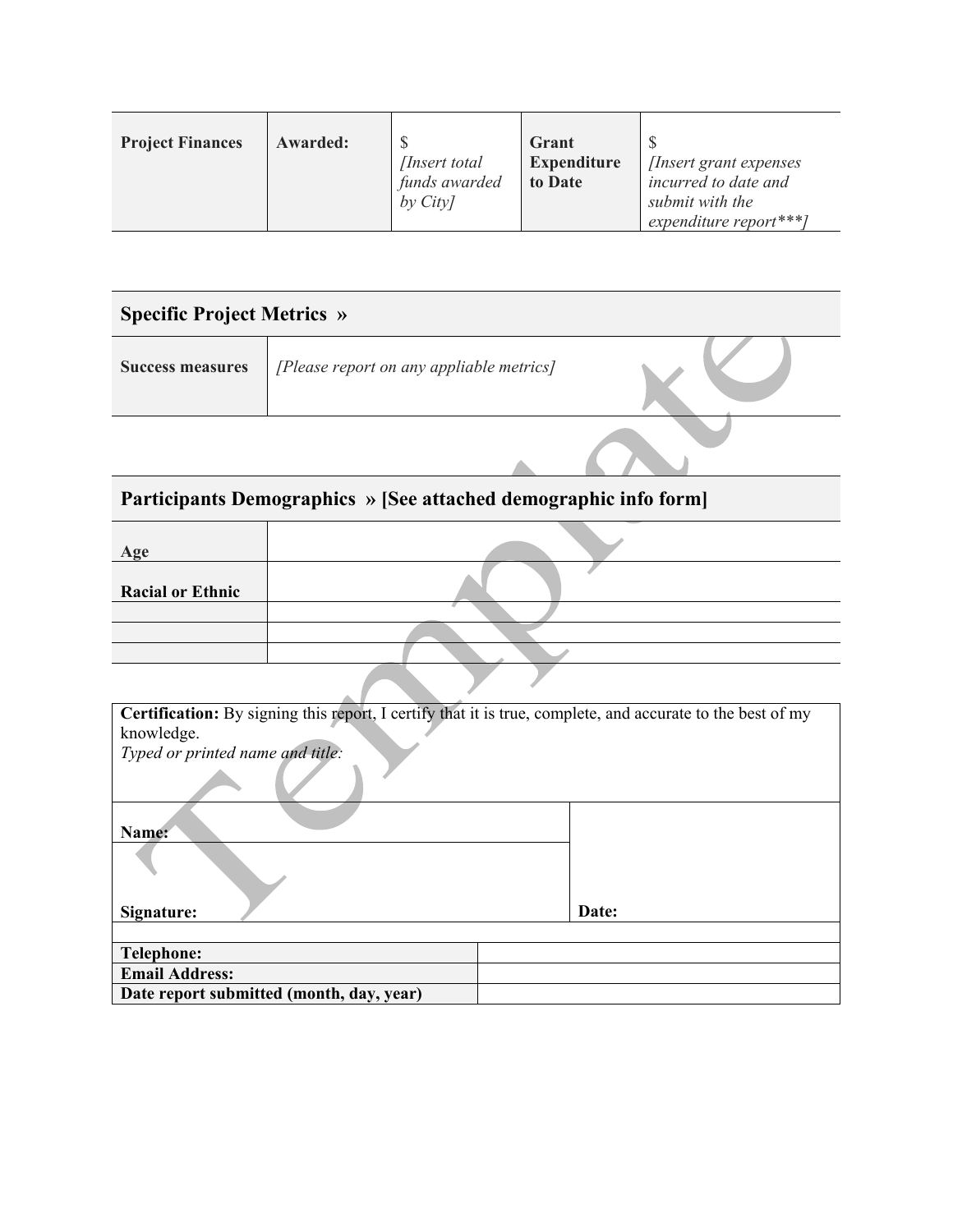#### **DEMOGRAPHIC INFORMATION FORM**

This program has been made possible through funding partially or entirely by the City of Portland, Office of Community & Civic Life. The City is committed to diversity, inclusion, and equity and uses this data to help ensure that programs are serving a broad cross-section of community members. Completion of this form is not required and is therefore completely voluntary. Data collected with this form should be submitted to the City Grant Manager as part of progress reports.

|                                                                                                                                  | What is your age?                |                                         |                                                                         |                                                                                               |
|----------------------------------------------------------------------------------------------------------------------------------|----------------------------------|-----------------------------------------|-------------------------------------------------------------------------|-----------------------------------------------------------------------------------------------|
|                                                                                                                                  | Under 24                         | 25-44                                   | Over <sub>65</sub>                                                      |                                                                                               |
|                                                                                                                                  | 25-44                            | 45-64                                   | Prefer not to disclose                                                  |                                                                                               |
|                                                                                                                                  |                                  |                                         |                                                                         |                                                                                               |
|                                                                                                                                  |                                  |                                         |                                                                         | Which of the following describes your racial or ethnic identity? Please check all that apply. |
|                                                                                                                                  | American Indian/Alaska Native    |                                         |                                                                         | Hispanic/Latinx                                                                               |
|                                                                                                                                  | Asian                            |                                         |                                                                         | Native Hawaiian or Pacific Islander                                                           |
|                                                                                                                                  |                                  |                                         |                                                                         |                                                                                               |
|                                                                                                                                  | African American or Black        |                                         | White                                                                   |                                                                                               |
|                                                                                                                                  | Middle Eastern/Northern African  |                                         |                                                                         | Unknown                                                                                       |
|                                                                                                                                  | Prefer not to disclose           |                                         |                                                                         |                                                                                               |
|                                                                                                                                  | Prefer to describe:              |                                         |                                                                         |                                                                                               |
|                                                                                                                                  |                                  |                                         |                                                                         |                                                                                               |
|                                                                                                                                  |                                  |                                         |                                                                         |                                                                                               |
|                                                                                                                                  |                                  | No                                      | Do you live with a disability or identify as a disabled person?         |                                                                                               |
|                                                                                                                                  | Yes                              |                                         |                                                                         |                                                                                               |
|                                                                                                                                  |                                  |                                         |                                                                         |                                                                                               |
| If yes, please describe the nature of your disability. Please check all that apply.<br>Mobility (e.g., walking, climbing stairs) |                                  |                                         |                                                                         |                                                                                               |
|                                                                                                                                  |                                  |                                         |                                                                         |                                                                                               |
|                                                                                                                                  | Visual (e.g., blind, low vision) |                                         |                                                                         |                                                                                               |
|                                                                                                                                  | Deaf or hard-of-hearing          |                                         |                                                                         |                                                                                               |
|                                                                                                                                  |                                  |                                         | Cognitive (e.g., traumatic brain injury, learning disabilities)         |                                                                                               |
|                                                                                                                                  |                                  | Mental health (e.g., anxiety, PTSD)     |                                                                         |                                                                                               |
|                                                                                                                                  |                                  |                                         | Intellectual or developmental (e.g., Down syndrome, fragile X syndrome) |                                                                                               |
|                                                                                                                                  |                                  | Invisible (e.g., diabetes, HIV, cancer) |                                                                         |                                                                                               |
|                                                                                                                                  | Prefer not to disclose           |                                         |                                                                         |                                                                                               |
|                                                                                                                                  | Prefer to describe:              |                                         |                                                                         |                                                                                               |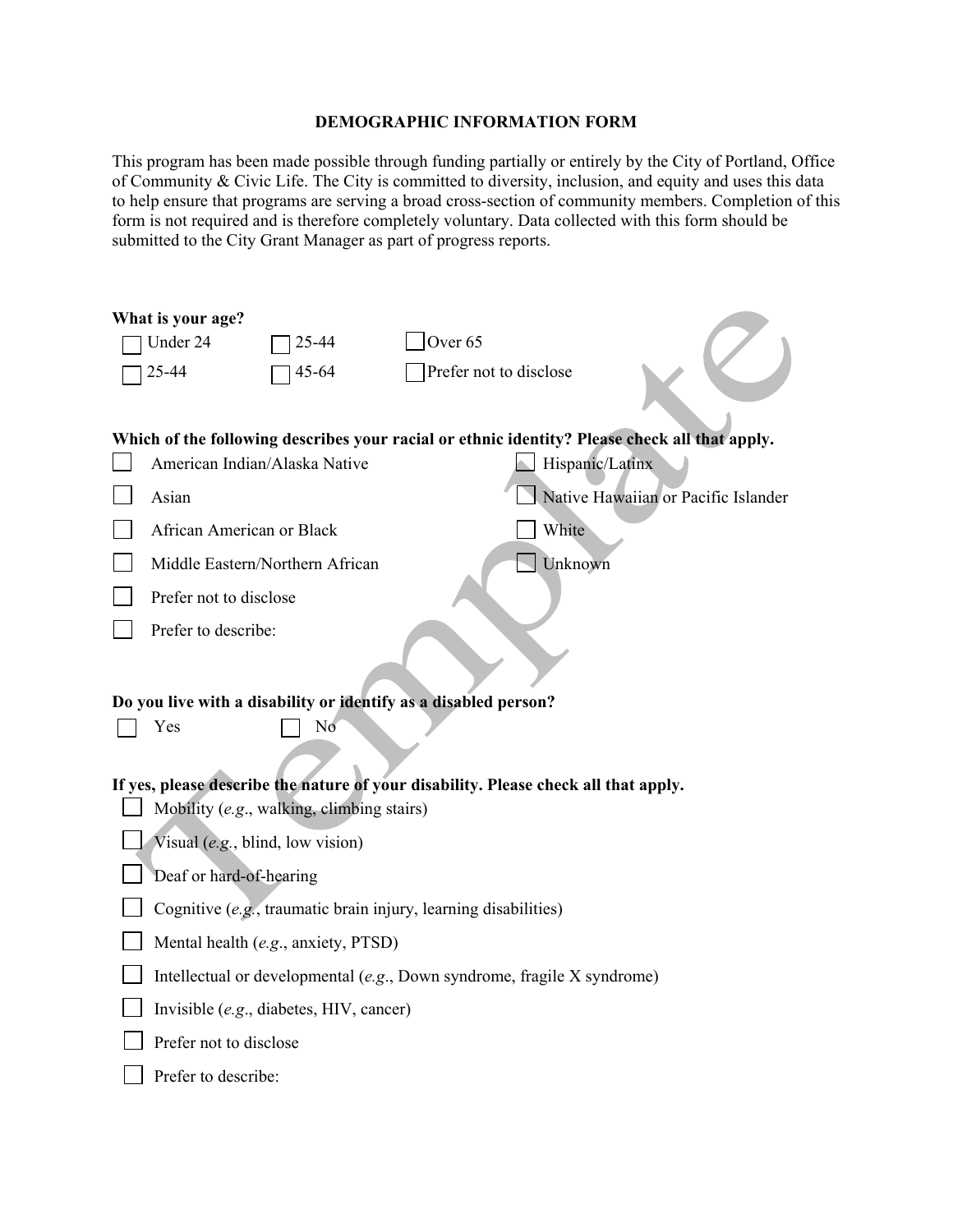| What is your gender? Please check all that apply.                           |                   |                                                                                                       |
|-----------------------------------------------------------------------------|-------------------|-------------------------------------------------------------------------------------------------------|
| Female                                                                      |                   | Male                                                                                                  |
| Gender expansive (e.g., non-binary, agender, gender fluid)                  |                   |                                                                                                       |
| Transfeminine                                                               |                   | Transmasculine                                                                                        |
| Two Spirit                                                                  |                   | Not sure or undecided                                                                                 |
| Prefer not to disclose                                                      |                   |                                                                                                       |
| Prefer to describe:                                                         |                   |                                                                                                       |
| What is your current employment status?                                     |                   |                                                                                                       |
| Employed, full-time                                                         | Employed, on call | Retired                                                                                               |
| Employed, part-time                                                         | Not employed      | Disable                                                                                               |
| Prefer not to disclose                                                      |                   |                                                                                                       |
|                                                                             |                   |                                                                                                       |
| Which best describes your current housing? Please check all that apply.     |                   |                                                                                                       |
| Rent                                                                        | Own               |                                                                                                       |
| Apartment                                                                   | House             | Duplex                                                                                                |
| Condo                                                                       | Shelter           | Mobile home                                                                                           |
| Van, boat                                                                   | Houseless         | Prefer not to disclose                                                                                |
| Prefer to describe:                                                         |                   |                                                                                                       |
|                                                                             |                   | [For Cannabis Social Equity Grants, please include the following question. Otherwise, please delete.] |
| Have you ever been arrested for or convicted of a cannabis related offense? |                   |                                                                                                       |
| Yes                                                                         | No                | Prefer not to disclose                                                                                |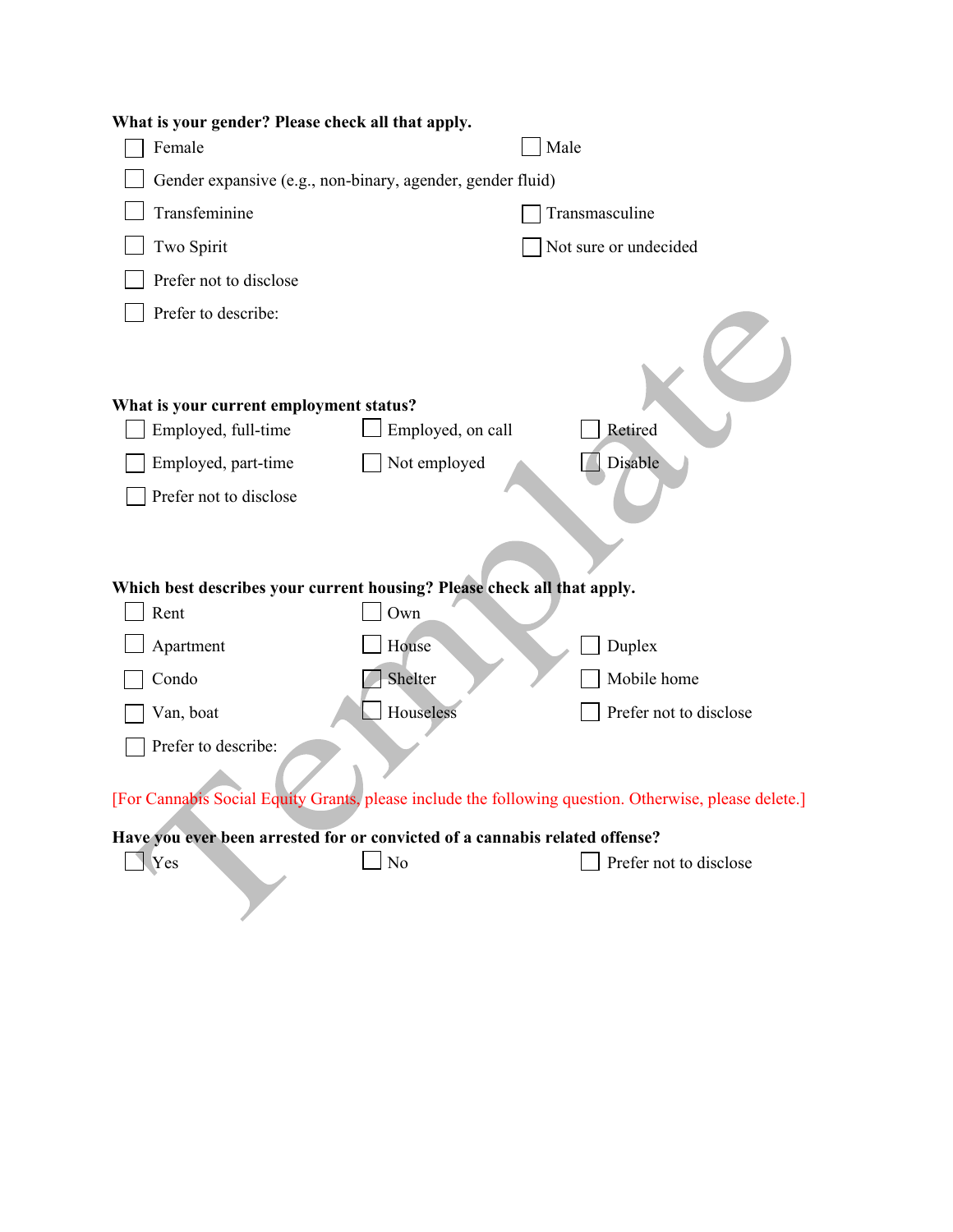#### **ATTACHMENT D INVOICE/REQUEST FOR PAYMENT TEMPLATE**

Please add the following information to a document with your organization letterhead.

#### **Invoice/Request for Payment**

**To:** City of Portland Office of Community & Civic Life 1221 SW  $4<sup>th</sup>$  Ave, Room 110 Portland, Ave 97204

| Grantee            |                 |  |
|--------------------|-----------------|--|
| <b>Address</b>     |                 |  |
| <b>City, State</b> | <b>Zip Code</b> |  |

| <b>Project name</b>    |                               |
|------------------------|-------------------------------|
| <b>Expenses period</b> | through                       |
| <b>City Grant</b>      | <b>Grantee Invoice Number</b> |
| Agreement              |                               |
| <b>Number</b>          |                               |

Total Grant Award: \$X Total invoiced to date: \$X Total advanced to date: \$X [if applicable] Balance remaining: \$X

| <b>Budget Category</b> | <b>Item Description</b>                 | Quantity | Rate | Amount |
|------------------------|-----------------------------------------|----------|------|--------|
| [Supplies]             | [Racial equity workboooks]              |          | \$10 | \$150  |
|                        |                                         |          |      |        |
|                        |                                         |          |      |        |
|                        |                                         |          |      |        |
|                        |                                         |          |      |        |
| Administrative         | Administrative management and oversight |          |      |        |
| overhead (up to        |                                         |          |      |        |
| 10% of award)          |                                         |          |      |        |
|                        |                                         |          |      |        |

|                     | <b>Total Expenses</b> | P                 | 0.00<br>\$ |
|---------------------|-----------------------|-------------------|------------|
|                     |                       |                   |            |
|                     |                       | <b>Amount due</b> |            |
|                     |                       |                   |            |
| <b>Prepared by:</b> |                       |                   |            |
| Signature:          | Date:                 |                   |            |

NOTE: Please attach itemized expense report and/or payroll report per approved budget to this invoice.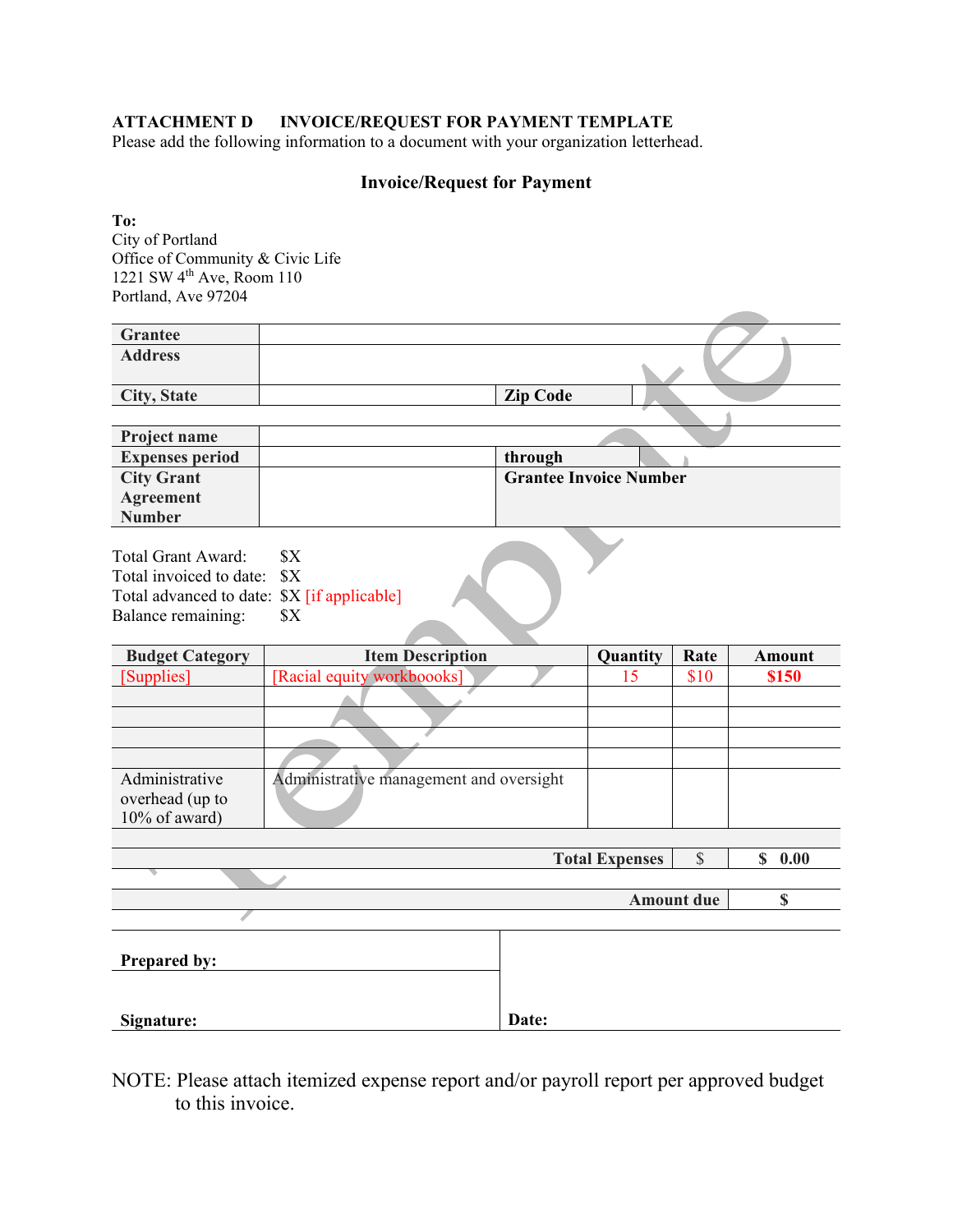# **IMPACT STATEMENT**

**Legislation title:** \*Authorize grant agreements for the four nonprofit neighborhood District Coalitions to support Neighborhood Associations and community engagement activities from July 1, 2021 through June 30, 2022 in the amount of \$1,470,994 (Ordinance)

| <b>Contact name:</b>   | Shuk Arifdjanov |
|------------------------|-----------------|
| <b>Contact phone:</b>  | 503-823-5917    |
| <b>Presenter name:</b> | Shuk Arifdjanov |

### **Purpose of proposed legislation and background information:**

These grant agreements provide financial and limited staff resources from the City of Portland Office of Community & Civic Life to four recognized District Coalitions per City Code 3.96 to provide such services by which the people of the City of Portland may effectively participate in civic affairs and work to improve the livability and character of their Neighborhoods and the City.

### **Financial and budgetary impacts:**

A total of \$1,470,994 in General Fund dollars is allocated in the Office of Community & Civic Life's FY 2021-22 approved budget for distribution of these grants as part of the Neighborhood Outreach and Support Program. This reflects a one-time increase for small grant programs run by the four non-profit District Coalition Offices. The onetime increase in small grants was allocated proportionally to each DCO based on the formula used in FY18/19, outlined in a 2019 report to Council.

These grant agreements on behalf of the City to the four non-profit neighborhood District Coalitions as A(1), A(2), A(3), A(4) in the amounts below for FY 2021-22:

| <b>Exhibit</b> | <b>Grantee</b>                                | FY 21-22<br><b>Funding</b><br><b>Total</b><br>(including<br>small grant<br>funding) | FY 20-21<br><b>Base</b><br><b>Funding</b><br><b>Total (No</b><br>small grants<br>in FY 20-21) | % of Civic<br><b>Life Grant as</b><br>part of total<br>budget<br>FY 20-21 |
|----------------|-----------------------------------------------|-------------------------------------------------------------------------------------|-----------------------------------------------------------------------------------------------|---------------------------------------------------------------------------|
| A(1)           | <b>Central Northeast</b><br><b>Neighbors</b>  | \$296,150<br>(\$20,395)                                                             | \$274,695                                                                                     | 100%                                                                      |
| A(2)           | Northeast Coalition of<br>Neighborhoods, Inc. | \$322,763<br>(\$30,512)                                                             | \$292,251                                                                                     | 93%                                                                       |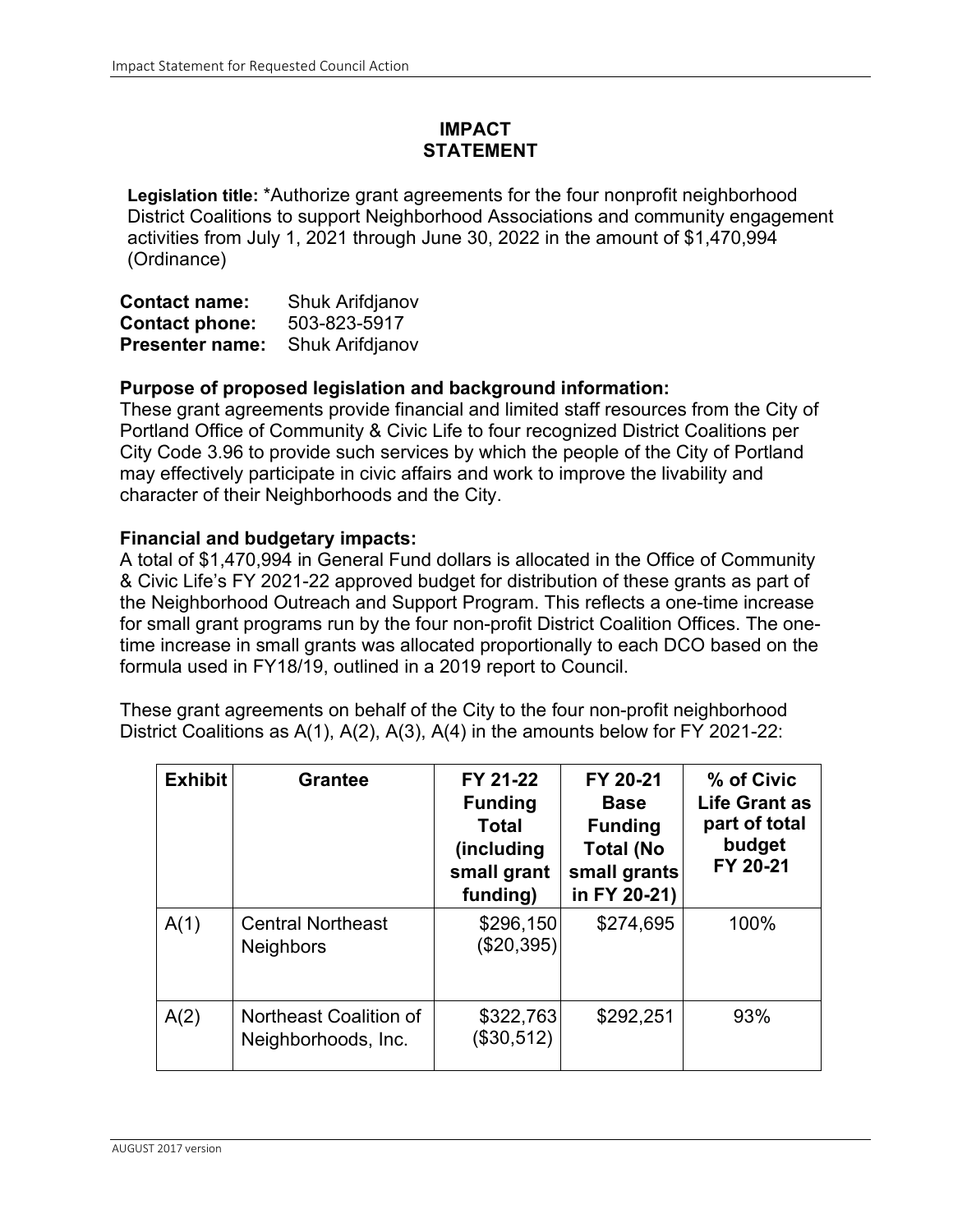| A(3) | Neighborhoods<br>West/Northwest                      | \$314,754<br>(\$30,620) | \$284,134   | 99% |
|------|------------------------------------------------------|-------------------------|-------------|-----|
| A(4) | Southeast Uplift<br>Neighborhood<br>Program,<br>Inc. | \$537,327<br>(\$61,971) | \$475,356   | 92% |
|      | <b>TOTAL</b>                                         | \$1,470,994             | \$1,326,436 |     |

# **Community impacts and community involvement:**

District Coalitions offer a range of services for neighborhood associations and other community groups within their district boundaries. These include outreach and communications about neighborhood activities and public involvement opportunities; training and skill building opportunities; document management for neighborhood associations in compliance with ONI Standards; organizational supports such as offering access to commercial liability insurance, logistics support for events, convening, and other administrative and technical assistance.

As reported to City Council in 2019, these grants reflect an inequitable distribution of funding to the communities within these district boundaries. Actions taken by the bureau in 2018-19 reduced but did not eliminate the funding disparity. Additional work continues to address:

- Increased efficiencies within existing district coalition budgets.
- Developing shared goals, strategic collaborative efforts and shared resources resulting in equitable outcomes within and across district coalition boundaries.
- Developing a deeper analysis of our collective and coordinated ability to serve populations that are displaced from and/or migrate to one part of the city to another.

Per Ordinance 190321 passed by Council on March 10, 2021, Council will hold a Work Session so that they can work collaboratively on the larger issue of service provision to neighborhood associations and district coalitions to ensure the provision of equitable services and to resolve long standing issues as identified by the City Auditor's Office.

## **100% Renewable Goal:**

## **Budgetary Impact**

**Worksheet Does this action change appropriations?**

**T** YES: Please complete the information below.